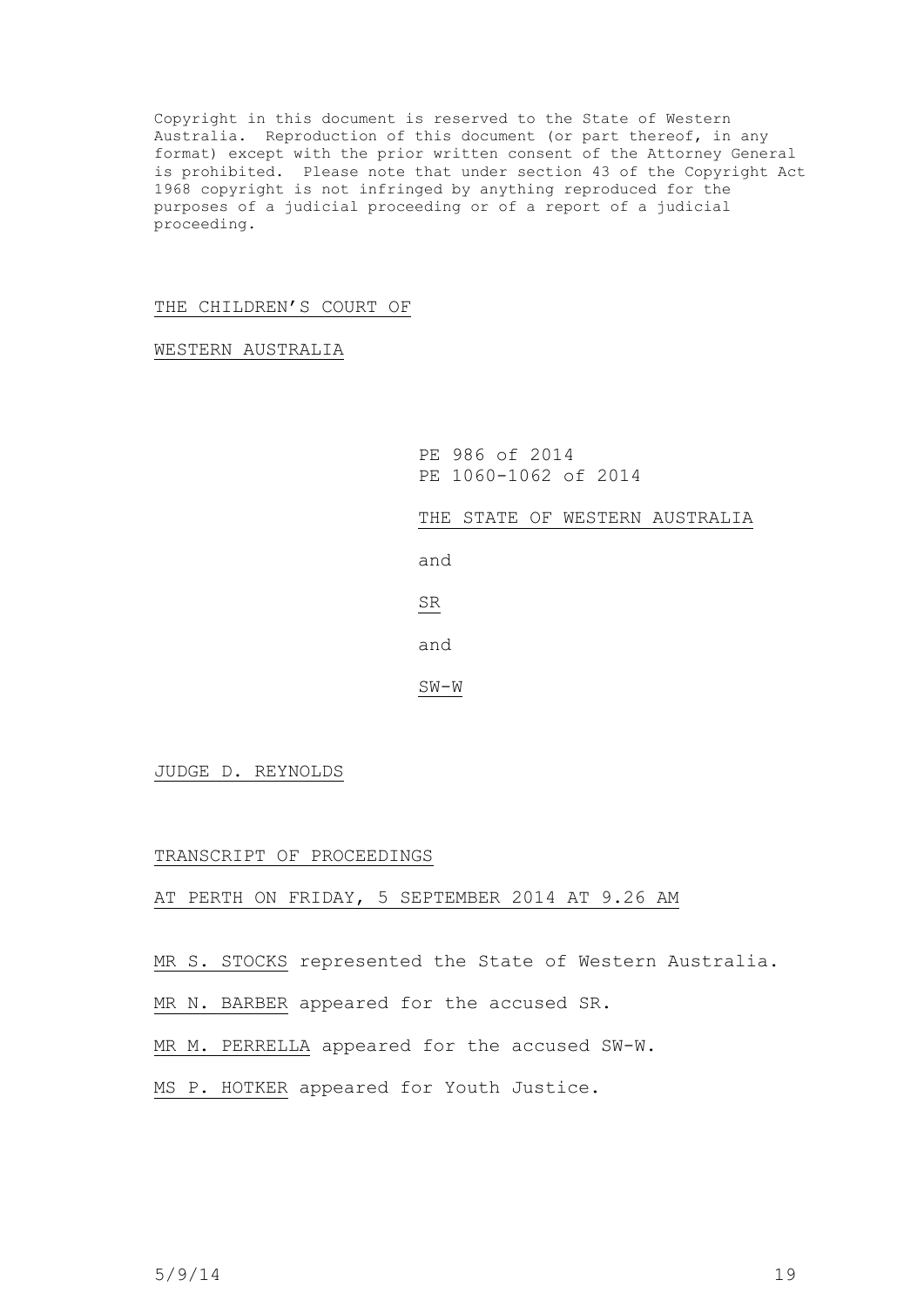**ASSOCIATE:** Calling the matter of SR and SW-W.

**HIS HONOUR:** Mr Perrella.

**M. PERRELLA, MR:** I am appear for SW, your Honour.

**HIS HONOUR:** Thank you. Mr Barber.

**N. BARBER, DR:** Your Honour, I appear for SR.

**HIS HONOUR:** Right. Thank you. Now, I've got SR on the video. You can see and hear me, SR?

**SR:** Yes, your Honour.

**HIS HONOUR:** Right. Thank you for that. Do you have anyone in the room there with you? Any family?

**SR:** My mother, your Honour.

**HIS HONOUR:** Your mum is there?

**SR:** Yes.

**HIS HONOUR:** All right. Okay. And SW-W's mum and dad are at the back.

**PERRELLA, MR:** His parents are in the back of the court. Yes.

**HIS HONOUR:** Ms Hotker.

P. HOTKER, MS: Yes, your Honour.

**HIS HONOUR:** You're appearing?

**HOTKER, MS:** I do, for Youth Justice. Thank you, your Honour.

**HIS HONOUR:** Right. Thank you. Mr Stocks.

**S.M. STOCKS, MR:** Your Honour, if it please, I appear in relation to these matters on your list.

**HIS HONOUR:** Right. Thank you. Now, I've asked for both of these matters to be called at the same time because there are some comments that I will make in relation to offering, selling, supplying synthetic LSD that are common to both and, of course, one of the matters that SW-W

9.26 S.M. STOCKS, MR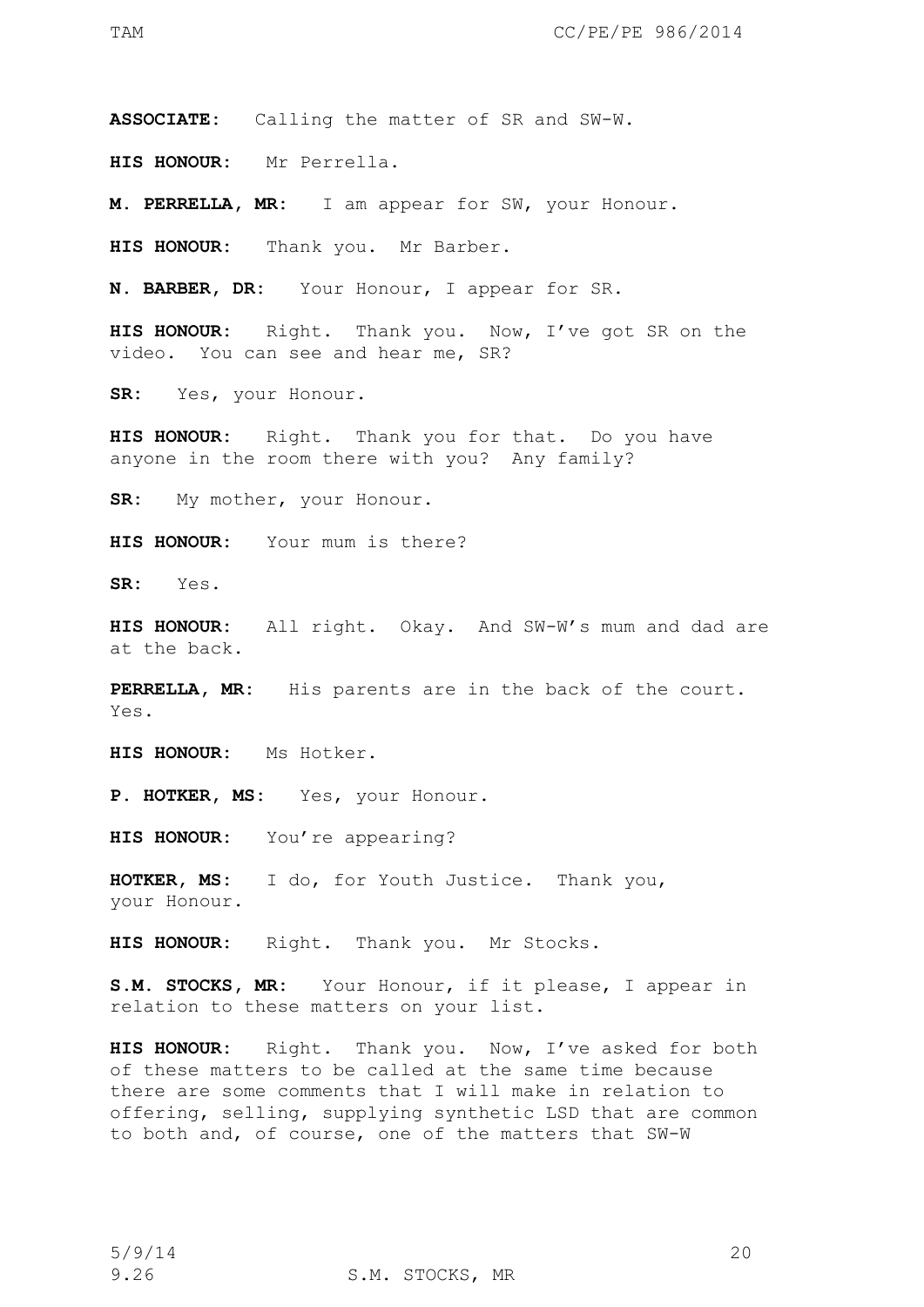is before the court for relates to the sale/supply to SR of those synthetic LSD tabs. So there's a crossover there, but I want to make it clear that I've reached a decision having regard to each of them and the offence or offences and their personal circumstances as they relate solely to him respectively.

And then, of course, there's the need for some comparison for the purpose of parity as between the two of them and also the previous case that has been referred to, AMDL, for a consistency of sentencing, but mindful that each case needs to be dealt with according to its own circumstances. So I first propose to give some reasons in relation to SW-W. So I'm looking at you, SW-W, here in the courtroom. You can hear me clearly?

**SW-W:** Yes.

**HIS HONOUR:** Right. Thanks for that. Now, the application for rehearing was made on 7 July of this year. The application related to three matters. Those matters concern the synthetic LSD. There were two other matters: possession of some cannabis and some implements. All of the matters, five in total, were referred to court conferencing and all were dealt with by way of section 67, no further punishment, and as a consequence of them having been dealt with pursuant to section 67, no conviction was recorded.

The application by the State only relates to those three matters which concern the sale of the synthetic LSD. For the sake of the record, they were charge numbers 1060, 1061 and 1062. The basis of the application is that the order pursuant to section 67 insofar as it encompassed those three matters concerning the sale of the synthetic LSD failed to have proper regard to the seriousness of the offence and the order failed to adequately reflect the need for general deterrence.

Can I briefly set out the facts in relation to them, SW-W, that you appear before the court for. I know you've heard these before, but I want them put on the record and to be incorporated into my reasons because other people will come to read the reasons I give in relation to both your matter and also SR's matter and so I want them to have an overall understanding of everything to make sense of the ultimate outcome. Does that make sense to you? I'm sure it does.

**SW-W:** Yes, sir.

5/9/14 21 9.26 SW-W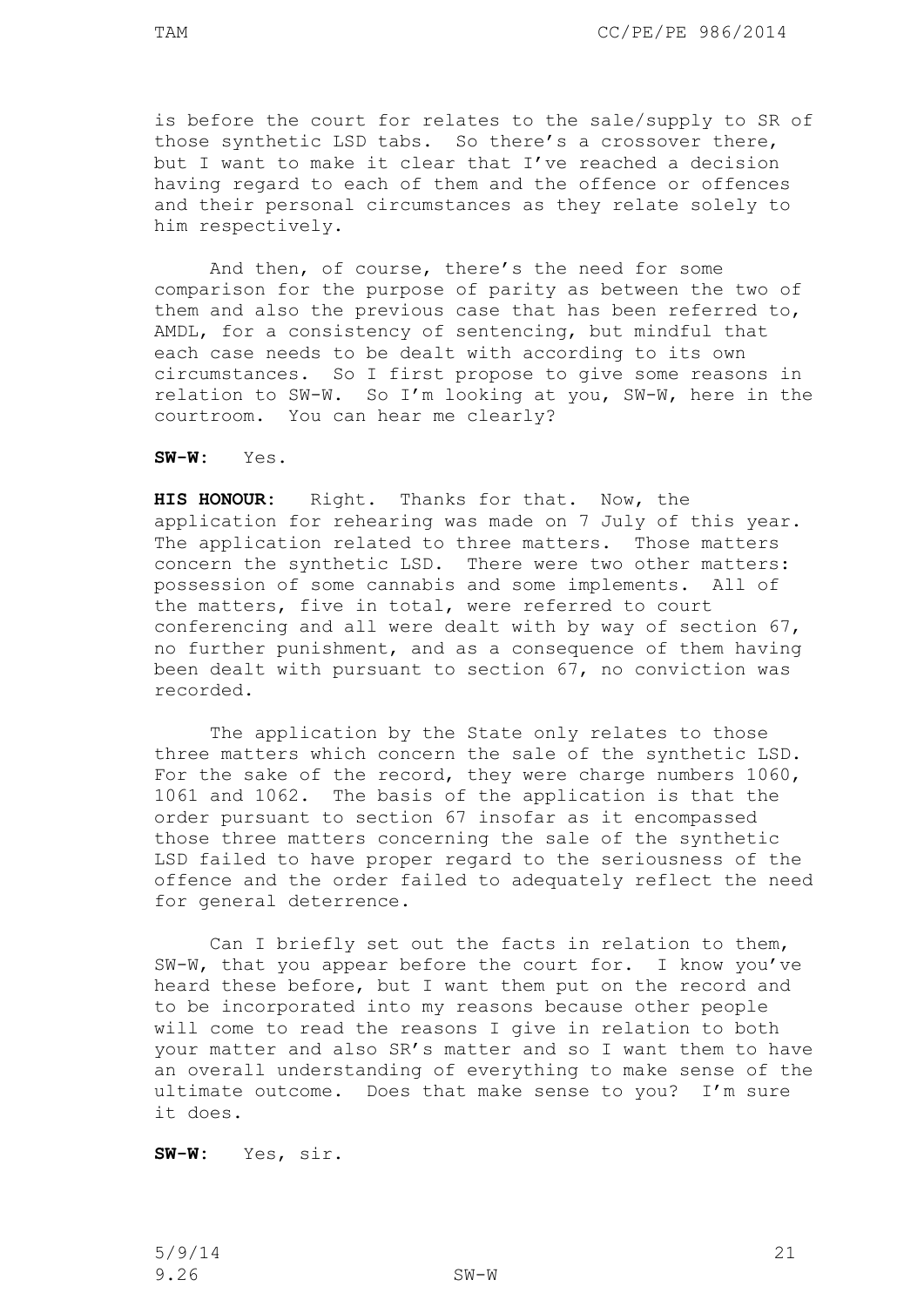**HIS HONOUR:** So in no particular order, the three offences concerning the sale of the synthetic LSD. Firstly, on or about 10 March this year you sold four synthetic LSD tabs to SR. That was at the school that you were going to. And then, in turn, SR, with three of the other year 12 students, consumed that synthetic LSD, the tabs, later on the evening of 15 March 2014, and then a short time after that one of the members of that group of four suffered seizures – SR has given an account of that – and that would have been extremely distressing given what was happening to that young person as a consequence of consuming synthetic LSD. Fortunately, after having been conveyed to hospital and placed in an induced coma, after several days, having been in a critical condition, he has recovered. Now, as to the other three, they were taken to hospital, and one of those three included you, SR, didn't it? SR I'm talking to.

**SR:** Yes.

**HIS HONOUR:** And so the other three were discharged either the following morning or soon thereafter, but that person that suffered the seizures and who was placed in the induced coma remained in hospital, in intensive care, for several days before being released. Now, subsequent to that, as I understand it, SW-W, the police went to your place, conducted a search. They spoke with you and in the course of that discussion you volunteered that you had sold two more synthetic LSD tabs to another person. Police were able to immediately contact that person and recover those tabs from him.

In the course of that conversation you also volunteered that you had sold 10 more synthetic LSD tabs to another person and the police made immediate contact with that person and were able to recover eight of those 10 tabs. Now, at the time that the search was conducted, there was a gram of cannabis in a set of drawers that was found in your bedroom and they also located a smoking pipe, a pipe for smoking cannabis, and also some digital scales in your bedroom, and both of those items had detectable traces of cannabis on them.

So they were the five charges. You pleaded guilty to them, so they're five offences, and it's for those five offences that you were referred to court conferencing, and ultimately the matters were dealt with by way of section 67 by the court, and as I've indicated, it's three offences concerning the sale of the synthetic LSD that are the subject of the review.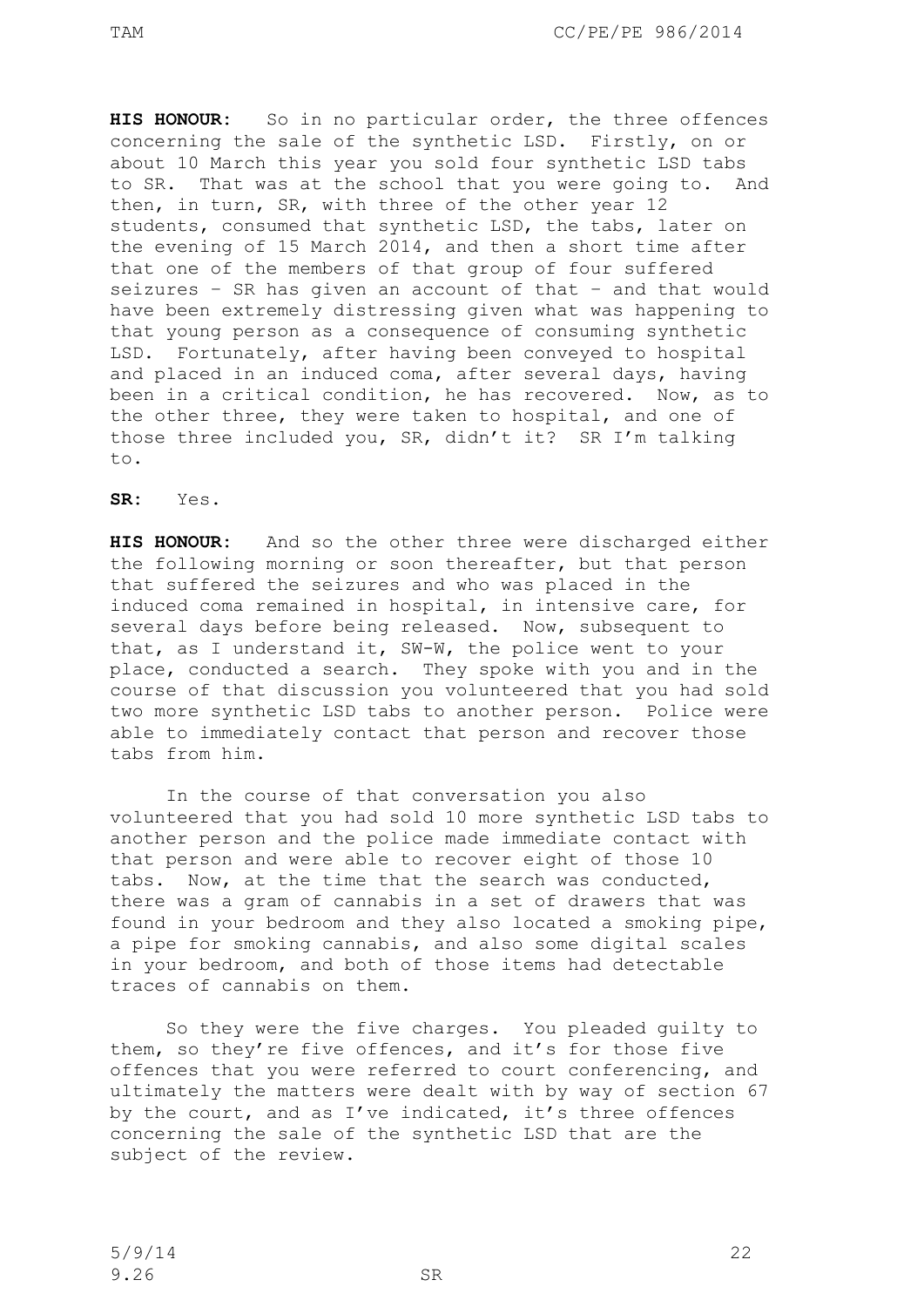Now, can I just mention a few things about reviews of this nature. They're made pursuant to section 40, subsection (1) and subsection (2) of the Children's Court Act. So, when constituted by the President, the President may, of his or her own motion or upon application made by the prosecutor or an offender, reconsider the order and confirm it or discharge it and substitute it with any other order that the court, if constituted by the President, could have made in relation to the offence.

I think it's pretty well settled that a review shouldn't be equated with an appeal. So, when the legislation was introduced into Parliament, the relevant Minister stated that this review provision would provide for consistency of sentences in this court and also provide a speedy, accessible and relatively inexpensive alternative to appeals to the Supreme Court of Western Australia against sentences imposed by this court.

So when I, as the President, conduct a review pursuant to section 40, subsection (1) of the Children's Court Act, it's not necessary for me to find that the magistrate in first instance made an error of law or fact or both or that the sentence was inadequate or excessive before I can reconsider the sentence and then confirm it or discharge and substitute it with another sentence. So a review is a hearing de novo. So, all of that said, I think it's known by those who practise in this court that I've always approached reviews, and properly so, in my view, on the basis that while a review is a hearing de novo, SW-W, that means a hearing afresh, I don't have to find some mistake and confine myself to whatever it was that was before the court in the first instance.

Although it's a hearing de novo, so I can have an overall consideration of the sentence and the relevant circumstances of the offence and the offender in relation to an overall reconsideration, I don't change sentences of magistrates unless upon a reconsideration I find that a different sentencing option should have been imposed and/or that the term and/or the conditions of the order was not or were not within an exercise of a sound sentencing discretion.

Now, SW-W, when this matter came before the court, on the date that it was referred to court conferencing, there were a number of things that were conveyed to the magistrate sitting at that time, and it's to be noted that that was Magistrate Crawford and it wasn't Magistrate Crawford who ultimately dealt with the matter by way of section 67. That was Magistrate Schwass.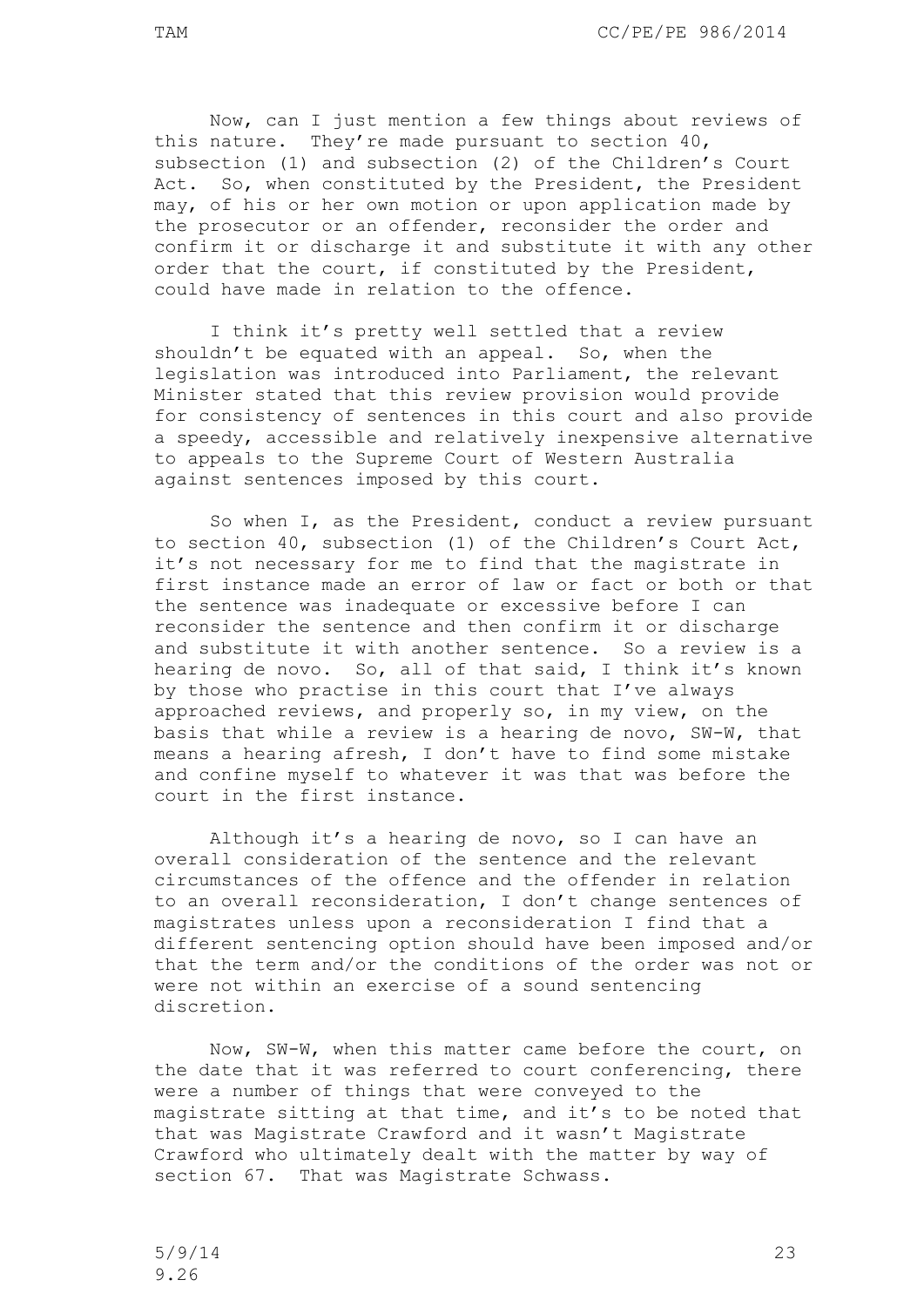Can I make a point in relation to that. I think it's desirable, where possible, for a magistrate who refers a young person to court conferencing to be the same magistrate that actually deals with the matter when it comes back from court conferencing. If listings can be arranged to enable that to happen, I think they should be. I think that's far preferable than referrals by one magistrate and then there being no (indistinct) in place to try and bring the matter back before the same magistrate. It's preferable that it comes back before the same magistrate for there to be consistency.

That said, can I just make the observation that on that occasion all the facts weren't actually read out and can I also make the observation that when matters come before the court, if there's going to be consideration as to whether or not the matter or matters are sent to court conferencing, I think at the very outset the facts on the matters, and if there's more than one, all of the matters should be read to the court for the consideration of the court.

In this particular case, the only facts that were read out were the facts that related to that sale of the synthetic LSD tabs to SR. So I just make the point that all of the facts on all of the matters should be conveyed to the court before a decision to send to court conferencing is made, but I don't think in this case that that is the cause of any problem that would subsequently follow. But I just make that comment because I think the court should be apprised of everything before a decision is made because it's everything that's sent to court conferencing, not just one or other of a multiple number of matters. But the point that I wanted to make from what was said by her Honour on 11 April – and I think is very relevant and these comments were properly made by her Honour – was that when she referred the matters to court conferencing, SW-W, what she did mention – and she mentioned it on more than one occasion, she mentioned it at least twice – was that you would go to court conferencing – and I'm not in any way criticising you here, SW-W.

Don't get me wrong, I'm just making some comments for everyone else to understand. So it's not any failure on your part that I'm talking about. But her Honour made the point that you would go to the court conferencing, you would come back to the court. The court conferencing would provide a report to the court which they court would then consider. And then, on a consideration of the contents of the report from court conferencing, the action plan, the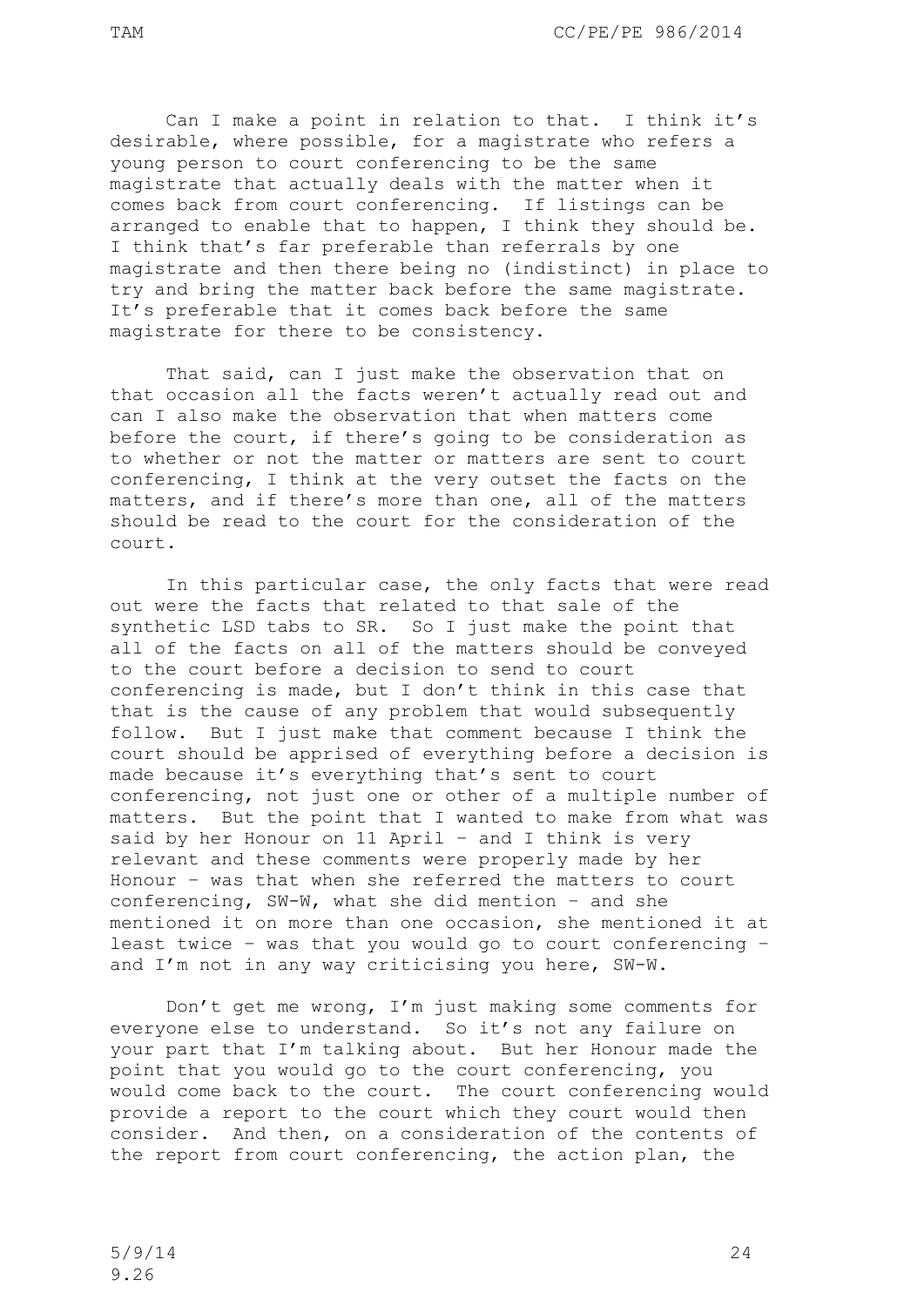completion of that action plan or otherwise, the court would then decide whether any further punishment needed to be imposed.

And her Honour mentioned that on more than one occasion. So the point that I want to make there is that her Honour, quite rightly, recognised that court conferencing wasn't some diversion regime that, if a young person complied with an action plan, upon return to the court the court should deal with the matter by way of section 67 without considering anything else and, in particular, without proceeding to sentence as one ordinarily would, having regard to the various options, having regard to the offences, their factual circumstances and the circumstances of the offender.

It may be that the action plan was so substantive that nothing further needed to be done but it may be, for one reason or another – and one reason may be the seriousness of the offence or the offences – that the action plan didn't quite adequately deal with the matter according to what the law would require and so there would need to be something more, in addition to what that action plan set out and what was completed.

So when the matter did come back before the court on 12 June it was a different magistrate, as I've mentioned, Magistrate Schwass, and his Honour said and I quote:

There's a report here saying that he –

that's you, SW-W –

successfully completed the plan and the matter can be dealt with under section 67. Is that what it amounts to?

And Mr Perrella responded:

That is, your Honour, thank you.

And then his Honour went on to say:

Yes, very well. Well done, SW-W –

and can I just pause and say that's fair enough, it was well done. So moving on, his Honour said:

I will deal with – under section 67. There has been orders made for destruction of things previously –

5/9/14 25 9.26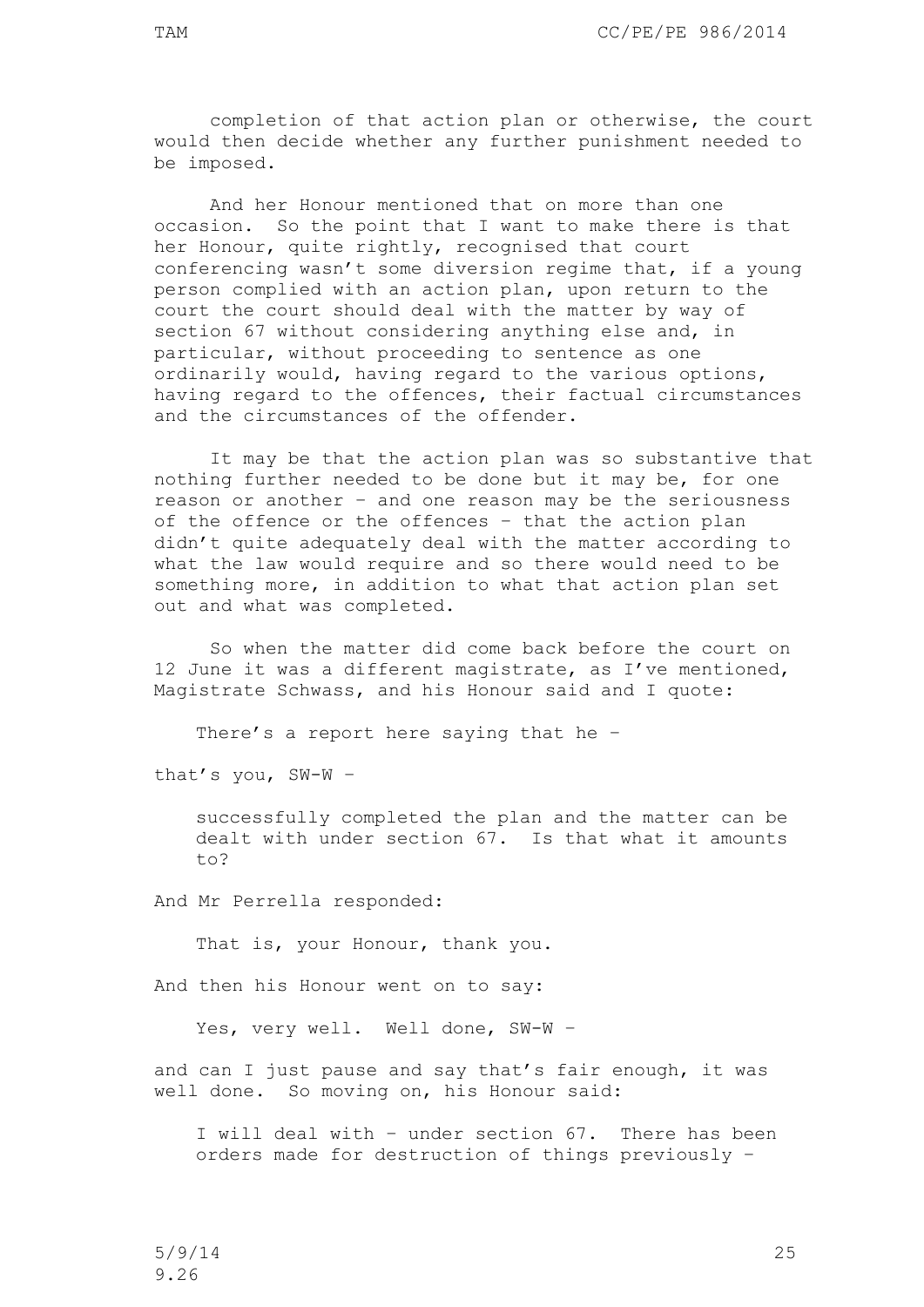that clearly was a comment directed to the cannabis, I would say. It couldn't have been to the tabs that have been consumed but it would have been also for those tabs that have been recovered, obviously.

So moving on, he said:

I will simply make a note here you've completed court conferencing and, if you choose to wait, which I suggest you do, you will get a bit of paper confirming this all these matters –

I think "your" should have been "all:"

…all these matters are at an end.

And that's the end of that quote. Can I say, with great respect to his Honour, that I don't think he properly considered the matters for the purpose of sentence. It seems to me that he proceeded on the basis that an outcome pursuant to section 67 automatically flowed from the completion by a young offender of the action plan decided by the panel presiding over the court conference.

Respectfully, I think he gave no – well, he didn't give any reasons at all for the decision. I just add there that I think reasons don't need to be necessarily lengthy or weighed down with detail but I think there should be some basis for the decision, however brief, and, unfortunately, there wasn't. Can I just make mention of what that action plan was that led to that order pursuant to section 67 that there would be no further punishment and you know what the action plan is, SW-W, you did it.

There were three sessions of substance abuse counselling. You had to attend a law education program. I think you had to prepare a two-page essay on issues facing young people and ideas on how the community can support young people to stay out of the justice system. You might have written more than two pages. Did you write more than two? I read that what you did produce was excellent. And then also, in addition to those three things, you had to do 10 hours voluntary work.

Can I, at this stage, just make some comments about court conferencing. I think court conferencing is a very important process in the overall ways that the court deals with young people in this court. There was an evaluation of the Young Offenders Act back in 1998 and that evaluation recommended that Juvenile Justice teams expand their role to include scheduled offences and more serious offenders.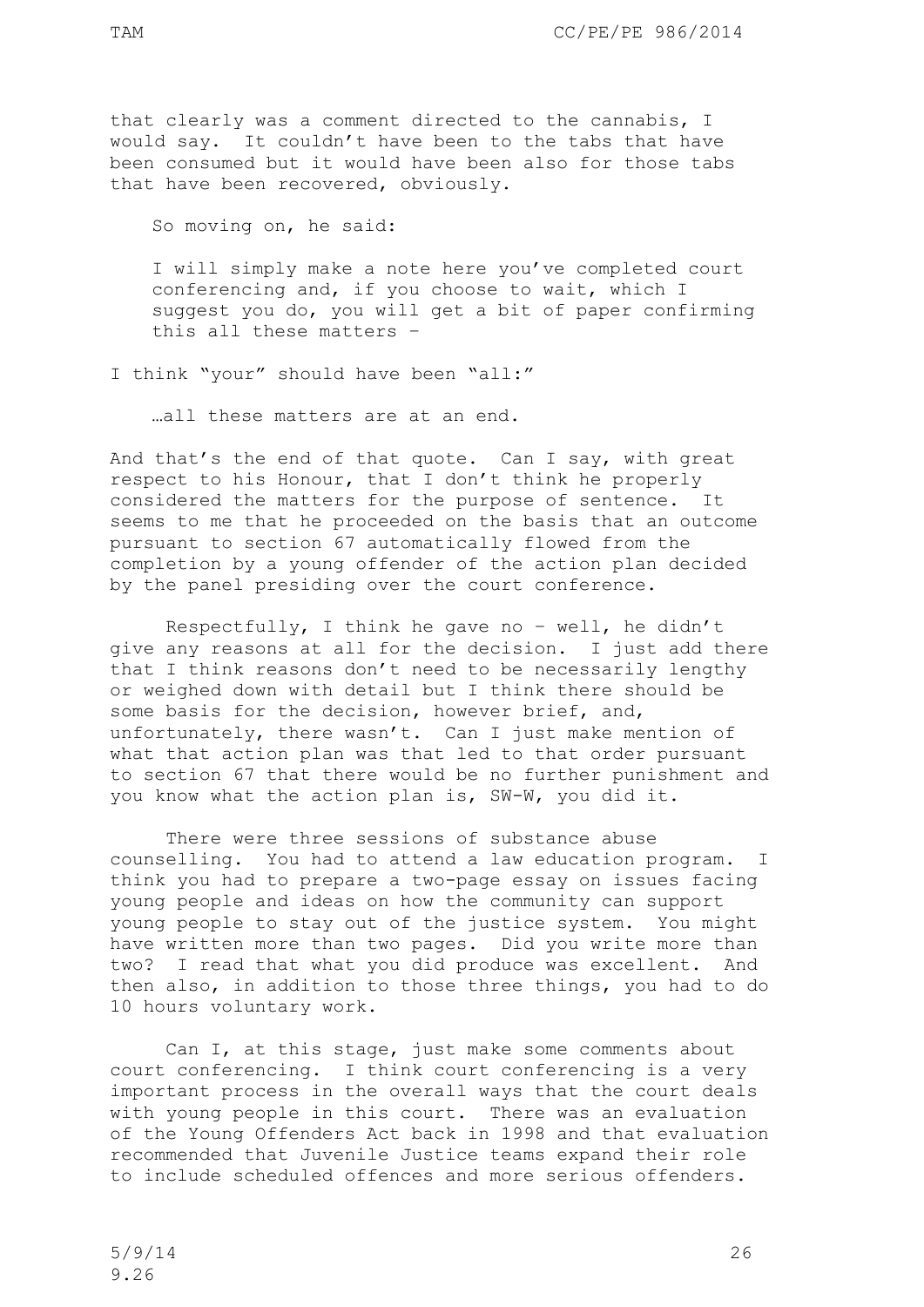So I've mentioned to you, SW-W, and also to you, SR, up in Cairns, under the Young Offenders Act there are some schedules and those schedules identify certain kinds of offences.

Generally, I think it can be properly said that those offences in the schedules are the more serious kinds of offences. So, in a general sense, the matters that could go to a Juvenile Justice team were offences other than those more serious ones in the schedules and so there was a diversion regime within the Act itself but it was confined to those offences that were regarded by the legislature as less serious. And that's consistent with when those matters come back to the court and the Juvenile Justice team action plan has been complied with, the Act expressly provides that the matters would be dismissed.

So the court conferencing process was something that could be used in relation to offences that were set out in the schedules, the more serious offences. And there are provisions in section 67 and 68 of the Young Offenders Act that were going to be utilised for the purpose of this court conferencing process. Now, this court conferencing process came into operation on 15 October 2001 and, at that stage, it initially just operated in Perth and on 1 July 2003 it started to expand across the State where there was the capacity to offer it.

There were some guidelines when it first came into being. Referrals would only be made if the young person pleaded guilty. The young person couldn't be the subject of an existing order. The young person could not be the subject of a supervised release order. And also there needed to be some identifiable primary victim. There was a practice direction in relation to the creation of this program and it set out a number of objectives.

One of them was to divert early offenders from prematurely entering the justice system and to minimise their progression within that system. Now, what subsequently happened – and I don't expect you, SW-W, to have any knowledge of this but I'm just putting it in here for you and everyone else to know and also for your parents – and that's for you, SR, up in Cairns and your mum. What happened was that there was a bit of an evolution of the process and that evolution involved, when matters came back from court conferencing, that the court didn't restrict itself to making an order under section 67, that is, no further punishment.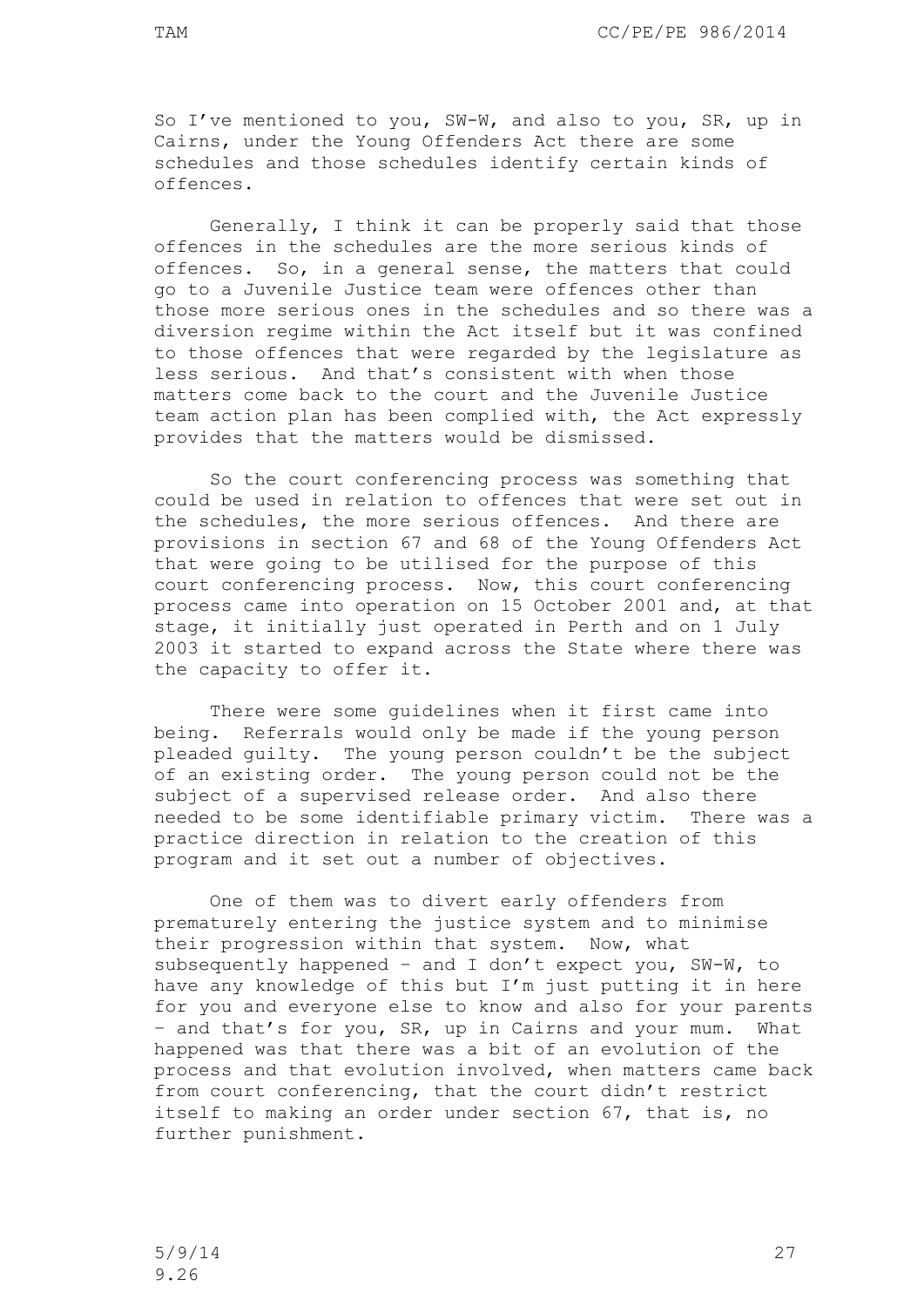And the reason why that came about is because of the fact that the scheduled offences, being the more serious offences being sent to court conferencing and being returned to the court, couldn't be properly dealt with by way of section 67 because of the objective seriousness of the offences and by reference to the action plans. There just needed to be something more done by way of sentence. And so the situation came about where, when matters came back from court conferencing and even where the action plans were complied with, there would be some order made, not an order pursuant to section 67.

And the order was made to reflect the seriousness of the offence and its circumstances. There was something more that was required over and above the action plan. And consistent with that, what the action plan and the completion of the action plan would provide to the court when proceeding to sentence upon the matter or matters coming back, it would be taken into account by way of mitigation. So, in other words, if someone had complied with an action plan that had been created by court conferencing then that would be taken into account in deciding what order would be ultimately made.

It might mean that a lesser option was chosen because of what was done. It may mean that the same option that would otherwise have been chosen was still chosen but the terms and conditions were perhaps less onerous because of what had been done during court conferencing and complying with the action plan. I'm talking to two young people, SW-W, you, and SR, you up in Cairns. So you've got yourself into a situation where, because you're gifted and talented, you progressed to a certain stream within education. So I'm sure you know what I'm talking about. It all just makes sense.

So when the matters for you, SW-W, came before Magistrate Schwass on 12 June this year the court conferencing process didn't automatically require your matters to be dealt with by way of section 67. What was required was a consideration of the action plan, what you had done, and then a consideration of the kind of offence, the circumstances of the offence, all of the circumstances concerning you and applying all of the objectives and principles in the Young Offenders Act and then decide, well, what is the appropriate sentence.

It didn't happen that way and it should have happened that way and that's why I'm now dealing with this by way of a review and will deal with it in the way that I will indicate shortly. Can I say, in my view, the substance of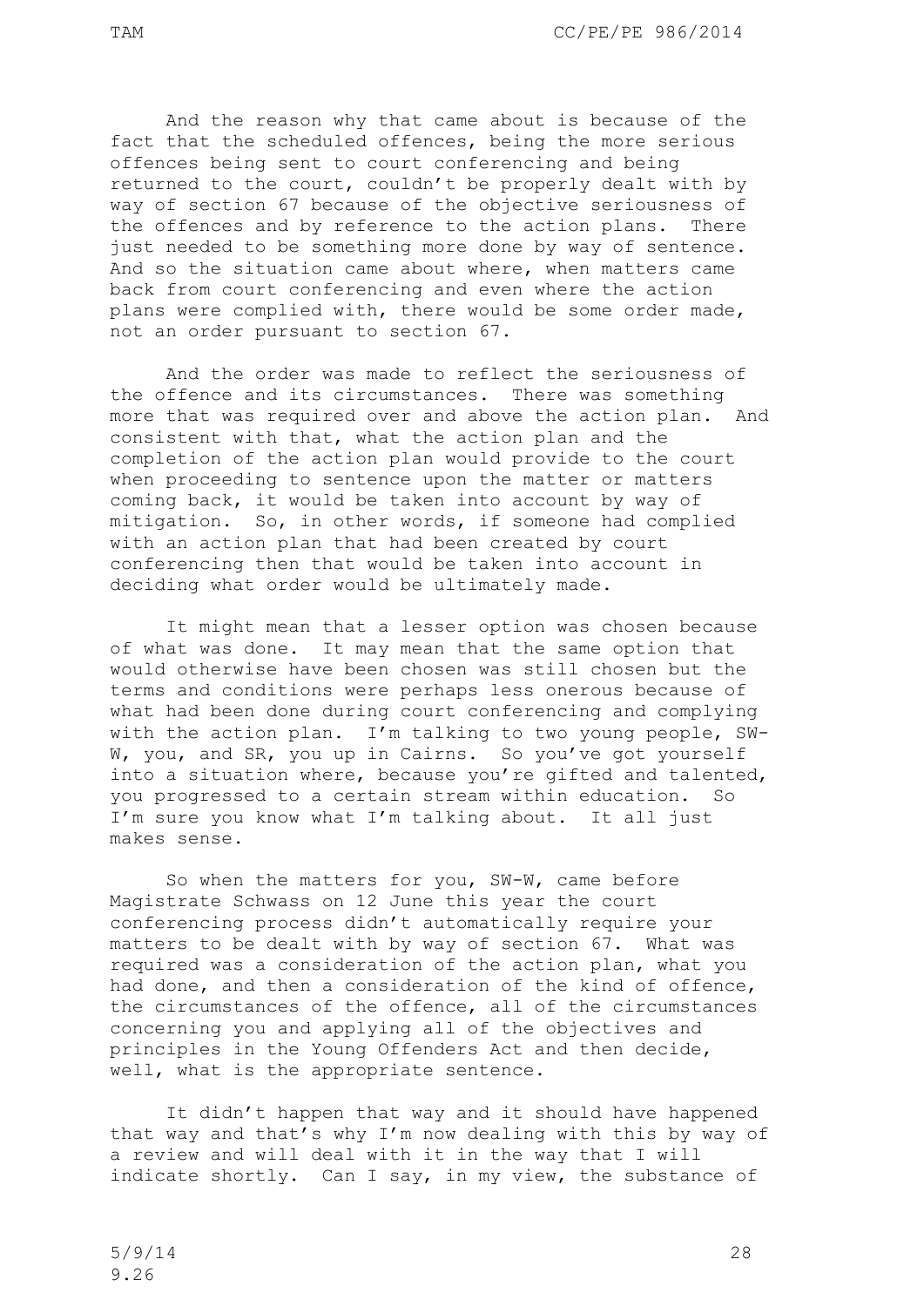the action plan that I've given details of didn't properly reflect the seriousness of the offences and, in particular, I'm referring to the offences concerning the synthetic LSD. I'm not in any way condoning the use of the cannabis and the possession of the pipe but, clearly, the sale of the synthetic LSD, those offences were by far the more serious of the offences that you were before the court for, SW-W.

Now, the fact that the action plan didn't properly reflect the seriousness of those offences wouldn't have mattered so much if, upon the return of the report, that the court then took the action plan and the completion of it by you, SW-W, into account by way of mitigation but considered sentence overall, taking it into account, and then made some further order of a kind, and with conditions, which, together with the court conferencing, properly took into account the nature and circumstances of the offending, and of your circumstances, SW-W, and also applied the objectives and principles set out in the Young Offenders Act.

In my view, the outcome of a disposition pursuant to section 67 – that is, no further punishment – following on from the action plan being completed, was manifestly inadequate on an overall consideration of (indistinct) with respect, I think, that it failed to properly recognise the seriousness of the offences concerning the synthetic LSD, and the need for great weight to be attached to general deterrence for offences of that kind. I should add that, so far as offences of this kind involving this particular substance are concerned, yes, the circumstances in your (indistinct), SW-W, are at the lower end of the range for offences of that kind.

This court sees offences of that kind with circumstances far more serious. In your case, whilst there was some payment, it wasn't a highly commercial enterprise (indistinct) numbers of tabs involved were relatively small in relation to each transaction, and taking all of the transactions as a whole. But, that said, this is offending which needs to be strongly deterred. Use of hard drugs has become a very serious problem in our community, and particularly for the young people of our community. I don't think it can be properly said that just because something happens in a school yard or a premises, therefore it's not serious.

It doesn't matter where it happens. If there's some dealing in relation to hard drugs, synthetic LSD, it's serious wherever it happens and whatever the circumstances.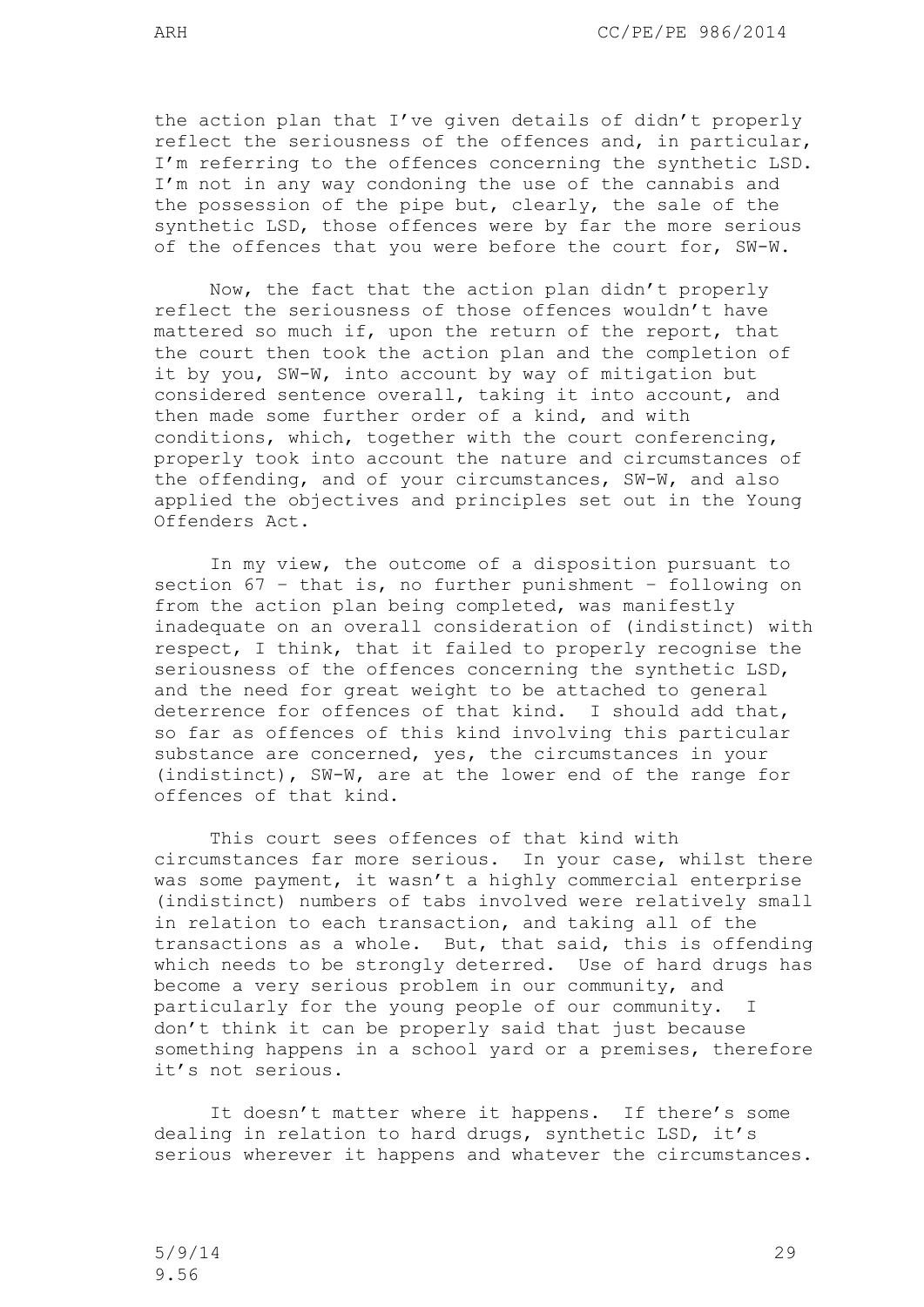Can I also say, while we clearly do not want medium to large dealers of hard drugs, and the sentences for people that fall into that category will be reflective of that – for example, custody, or suspended custody – I also say we don't want a proliferation of small-time dealers either, because, collectively, and even singularly, they can cause a lot of trouble for young people in our community generally.

Even in cases involving small numbers, the risk to the good health and, indeed, the lives of individuals is high. I think the consequences flowing on from SR and the other boys taking the synthetic LSD confirms and supports what I have just said. Drugs of this sort carry high risk to individuals. One person in hospital with serious health (indistinct) one of these instances, as I have said, a young person needed to placed into an induced coma in intensive care, and three others had to be hospitalised. But can I say, one person is one person too many.

Of course, the impacts of this sort of offending spread beyond just the individual directly affected; there's family and friends who also are impacted. Hence the need for great weight to be attached to general deterrence in the consideration of the proper sentence for offences of this kind, whatever their category of seriousness. Now, does that all make sense to you, SW-W?

**SW-W:** Yes, sir.

**HIS HONOUR:** Yes. Does that make sense to you, SR, up in Cairns?

**SR:** Yes, your Honour.

**HIS HONOUR:** Thank you for that. Now, can I say one of the things that courts need to take into account when considering sentence is what the statutory maximum penalty is in the relevant Act, and the statutory maximum penalty for this offence is 25 years imprisonment and/or a fine of \$100,000. No one is suggesting that that maximum should be imposed in the case of each and both of you, but I'm just making the point that the offence is a very serious kind of offence, and that needs to borne in mind. SW-W, can I add, after having said all of that, I'm also very mindful of the need to also take into account your personal circumstances, and can I add that those personal circumstances are very favourable.

There's also one other thing I want to emphasise, SW-W, both to you and to SR in Cairns on the video link: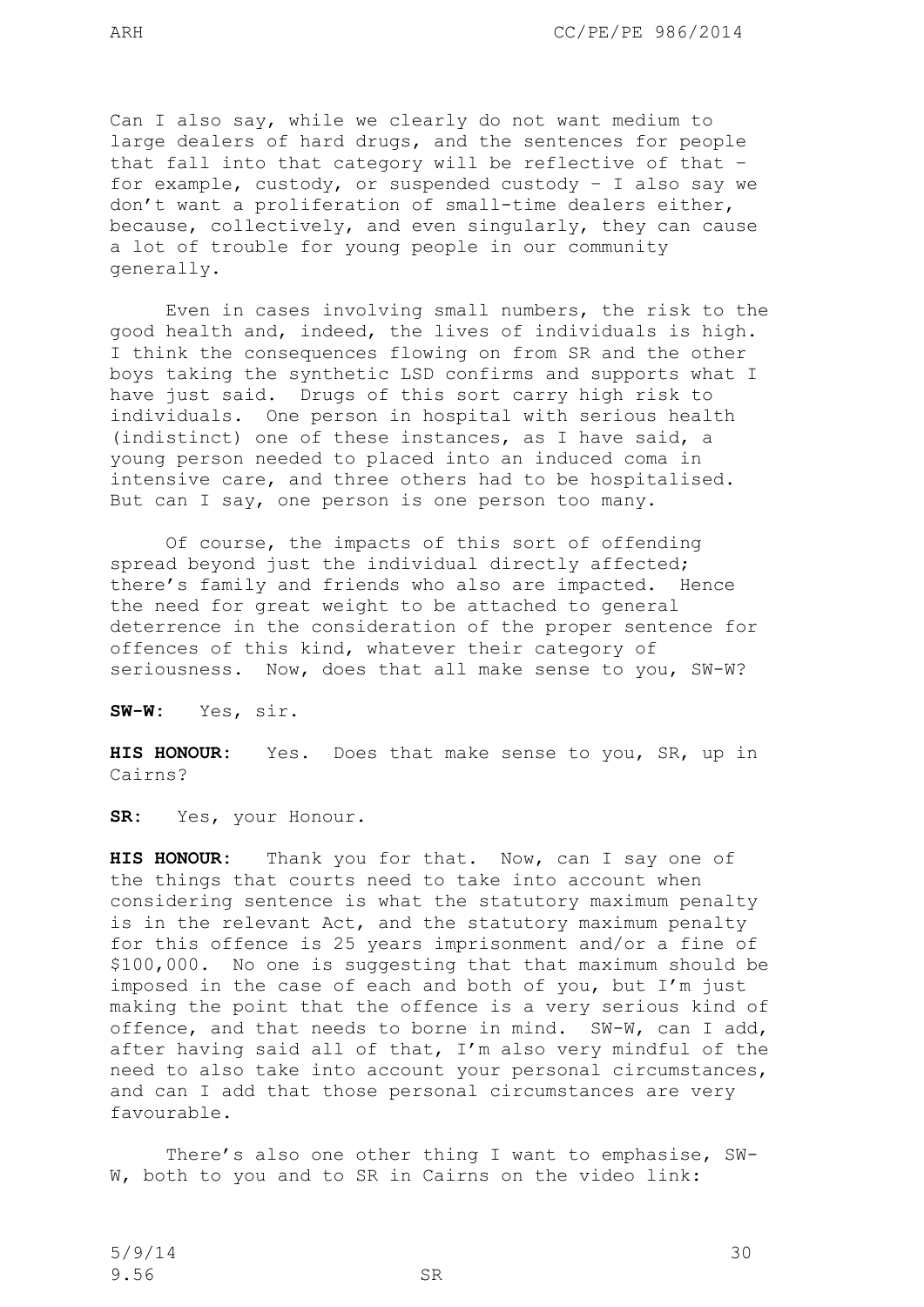there's an important point of distinction for each and both of you. Now, I think that each and both of you are very good, decent, capable young people, and I also think that you have each been brought up in very loving and supportive family environments, families with a very good set of values, and I also think that each and both of you will be valuable members of our community. But that said, it's what you did in relation to the synthetic LSD that was seriously bad, and it's that sort of behaviour which I am seeking to deter.

So can I put it in fairly plain terms. I'm not saying that each of you are bad, far from it; what I'm saying is what you did was bad, and the law regards it as extremely serious, and that is supported by reference to that statutory maximum penalty that I have mentioned. Can I say, I don't think that you will do it again, but I also want to make sure that other young people don't do it either for a first time or (indistinct) time, and I don't think personal deterrence warrants any weight, but I want others to be assisted in understanding that, and I want them to be assisted by the way this court deals with this kind of case for each and both of you, that if they engage in this sort of behaviour, then there's going to be a serious consequence, properly taking into account your personal circumstance, but given the seriousness of it, the potential consequences to a person's health, they're going to be dealt with seriously, and that needs to be the case to ensure that this sort of activity just doesn't go on so people aren't put at the risk that I have been talking about.

Now, all of that said, can I move on and say, while I'm very mindful each case depends on its own circumstances, and every day I'm having to decide individual cases, and when I do that I'm focused on the particulars of the offending and the offender, but I'm also mindful of what outcomes I have done in other cases and comparing all of the circumstances. So there's a general need for consistency and, can I say that if I dealt with some young person for an offence with circumstances of a particular kind and the individual has particular circumstances, if I had dealt with them both in very different ways, one of them is going to have a cause for some grievance. "Well, how come I've been dealt with more harshly than him or her? I'm not that much different."

So there needs to be an overall consistency as well in the sentencing. Now, that leads me to talk about this other case that has nothing to do with either of you, SW-W or you, SR, but it does concern a case where someone was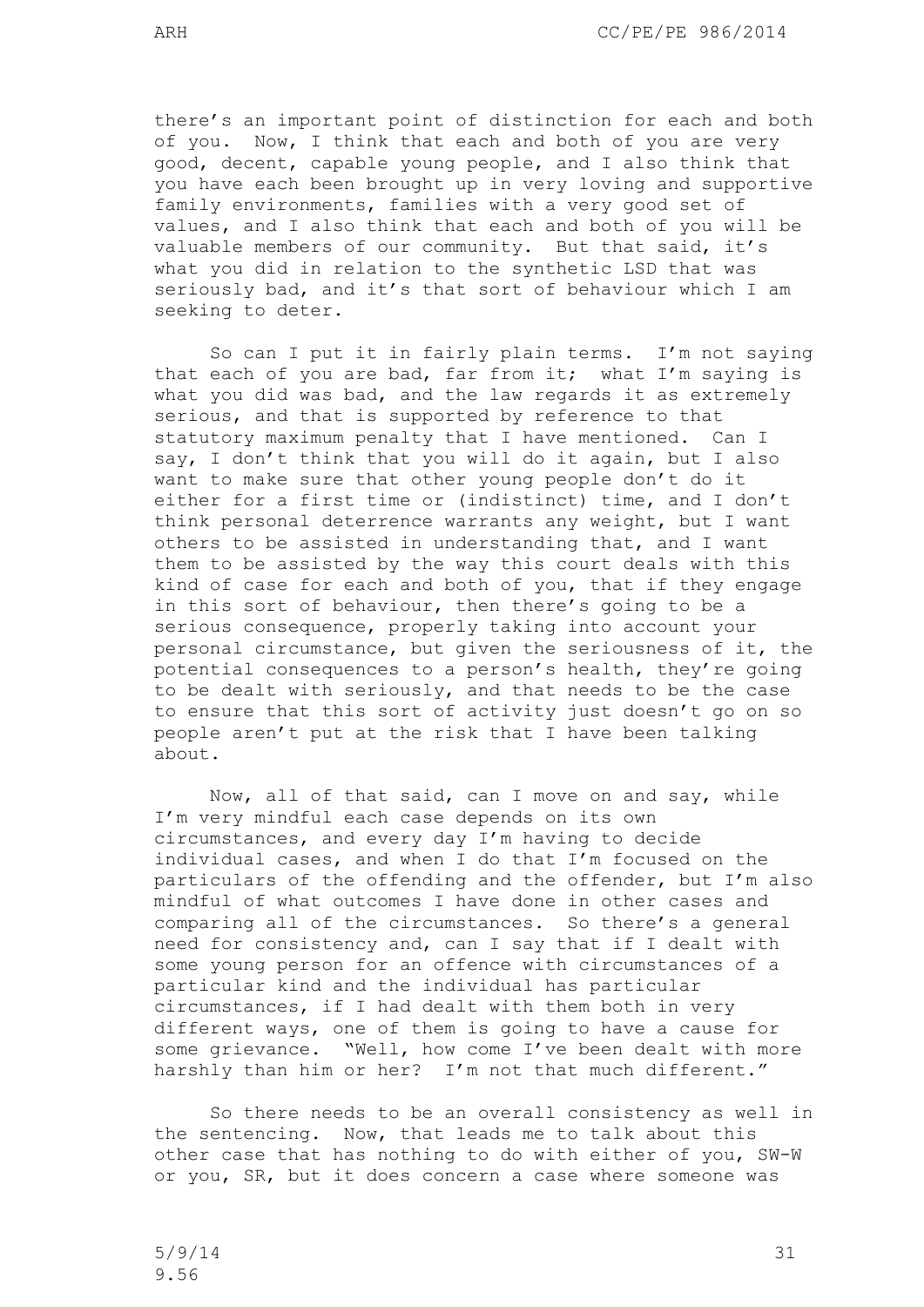dealt with for offering to supply some synthetic LSD, and you were both in court when your respective counsel and the prosecutor have made comments in relation to how each of your cases compared to that one. Can I just tell you about that one: there were four charges, charges of offering to supply synthetic LSD. They arose out of one incident. It was an incident where there had been a party following a school ball and people had gone to a motel and, in the course of that event there was the supply of some tabs to a multiple number of young people.

So different to your case, SW-W. There wasn't any money passed hands, and it wasn't a commercial transaction even at the low scale. No payment was sought or given. But there were five tabs given to four different people. Now, what happened there was that one of the persons that received one of the tabs fell from a high rise building in Scarborough and died and that resulted in the matter being given some media attention. The autopsy and the toxicology report did not disclose any presence of synthetic LSD in the deceased, so that is why the offence was offering to supply, because it seems that the state could not establish that it was actually synthetic LSD, but it was proceeded on the basis that that is what the young offender believed it to be, because it was purchased from Silk Road, that website as then existed, with the use of bitcoins, on the basis that that is what it was.

Now, the matter was dealt with on the basis of the offering to supply synthetic LSD. There were the four charges, as I have indicated. There was no causation shown as between the supply or the offering, and the use of what was thought to be synthetic LSD and the death of the deceased, because there was not any of that substance found in the system of the deceased. So it did not proceed on the basis that that was a consequence of the offending, so that needs to be mentioned.

Now, at the time of sentence, the young person was about 17 years of age, I think, and by reference to the dates, because I think this happened back in February 2013, if I am not mistaken, he was probably around 16, but in year 12. So as a result of the incident which gave rise to the sad death of one of these young people, this young offender had been assaulted, people believing that he was responsible. He left the school with the view, and probably rightly held, that he just could not continue to go there, so he left school, started to work full time as a landscaper with the intention of returning to complete year 12.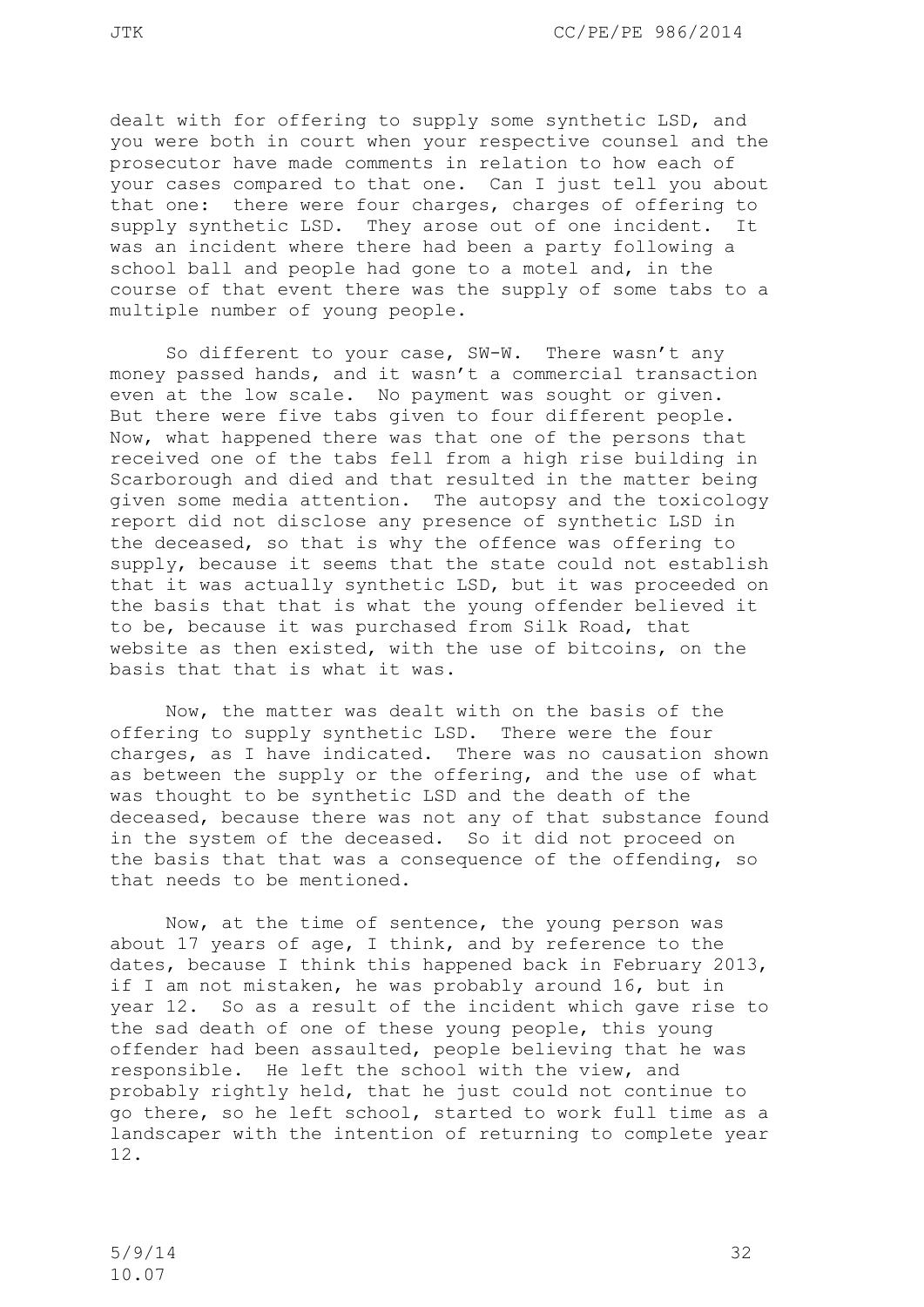He pleaded guilty; was very remorseful; had no prior convictions at all. All of the people that had been supplied with the synthetic LSD had, to some extent, already been using drugs, but maybe limited to cannabis, so they were taking their drug use to another level, or thinking that they were, or that is what they were intending to do. So it was not a case of those people being introduced to drugs for the first time, but it was more so the kind of drug. And just like each and both of you, that young person had really supportive parents. Indeed, that young person also qualified to get to the school where he went through the gifted and talented program.

He had also attended counselling at Headspace. He had also attended counselling provided by a private psychologist. So there are some similarities – indeed, there is a great deal of similarity when one looks at that case and the case for each and both of you. There are some differences as well. They have been commented on.

Now, when his Honour sentenced that young person, he made some comments which I think are very important for me to repeat for the purposes of these reviews. What he said – and I quote – is:

Now, there is a need for deterrence as has been explained today. People must understand that if they go to these lengths, as you did online with some effort and difficulty to obtain substances, even if only to share them with people, that there will be consequences because so much harm does come to the youth from drugs in our society.

And then he went onto say, after saying a few other things and an exchange with counsel:

If you were to continue along these lines you would end up in the adult (indistinct) very serious business. So you have to bear that in mind. So there does have to be a deterrent element involved.

End of (indistinct) His Honour (indistinct) to impose a sentence of an intensive youth supervision order for a term of 12 months conditional that the young person engage in programs and also conditional that the young person complete 100 hours community work. So it's against all of that background, SW-W – and I'm talking to SW-W in the court room here – SW-W, for the moment. I need to go back. I've spoken a lot about factual circumstances. I need to also –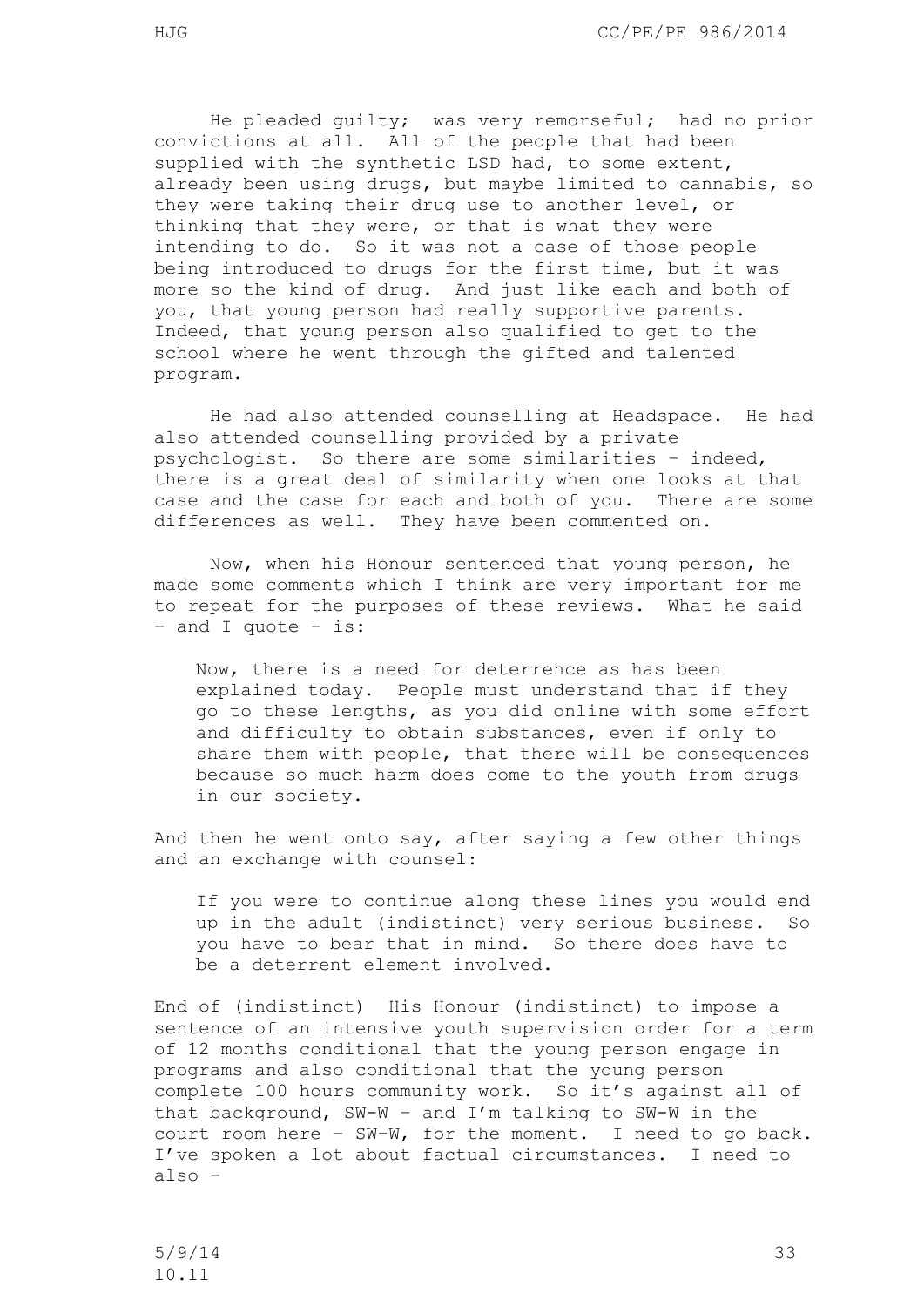for the purpose of this review – look at matters personal to you.

Now, as I understand it, you were born in July '98 so at the time of the offence in March this year you were 15 years and eight months of age. So you're now heading towards 16 years and a couple of months of age. Have I got that right?

**SW-W:** Yes.

**HIS HONOUR:** Yes. Now, you have also pleaded guilty early. You have cooperated. Indeed, I've already made mention, SW-W, that when the police went to your place to carry out that search, you volunteered two of those transactions otherwise they wouldn't have know about them, so that's to your credit. Now, AMDL – that's the young offender in that case I've just been talking about – he was in year 12 – year 11. Have I got it right? Yes. So (indistinct) not necessarily be a year between the two of you but, you know, it's in that ballpark.

So there's a point of distinction but not much. 16, 17, year 11, year 12 – there's obviously a difference but I don't think it's so significant that it would turn an outcome one way or another. So when I look at your case, SW-W, and look at the case of AMDL there were these extra two transactions on different occasions, the one with the two tabs and the 10 tabs (indistinct) mindful that you volunteered that. Now, you may not have made anything but you've on-sold and so in a broader sense there's a commerciality about it but it's at the lower level.

It seems to me that you may well have been engaging in this sort of conduct to gain some acceptance with peers so, in that sense, you're similar to AMDL. No prior convictions at all. You've been using cannabis, obviously, and that was the case with AMDL. And I understand there has been prior depression or anxiety issues with you; you've been undergoing some counselling and medication for that. Now, that doesn't mean there's anything wrong with you at all. I hope you don't think I'm saying that because I think there's something wrong. I'm not.

I sense, SW-W – and I don't think this is a failure at all on your part – but I sense because you were a very high achiever at primary school in lots of ways – you succeeded in being selected in the gifted and talented program to go to the school that you were going to – what comes with that is a sense of high expectation on your part that other people have for you, and that's a very difficult weight to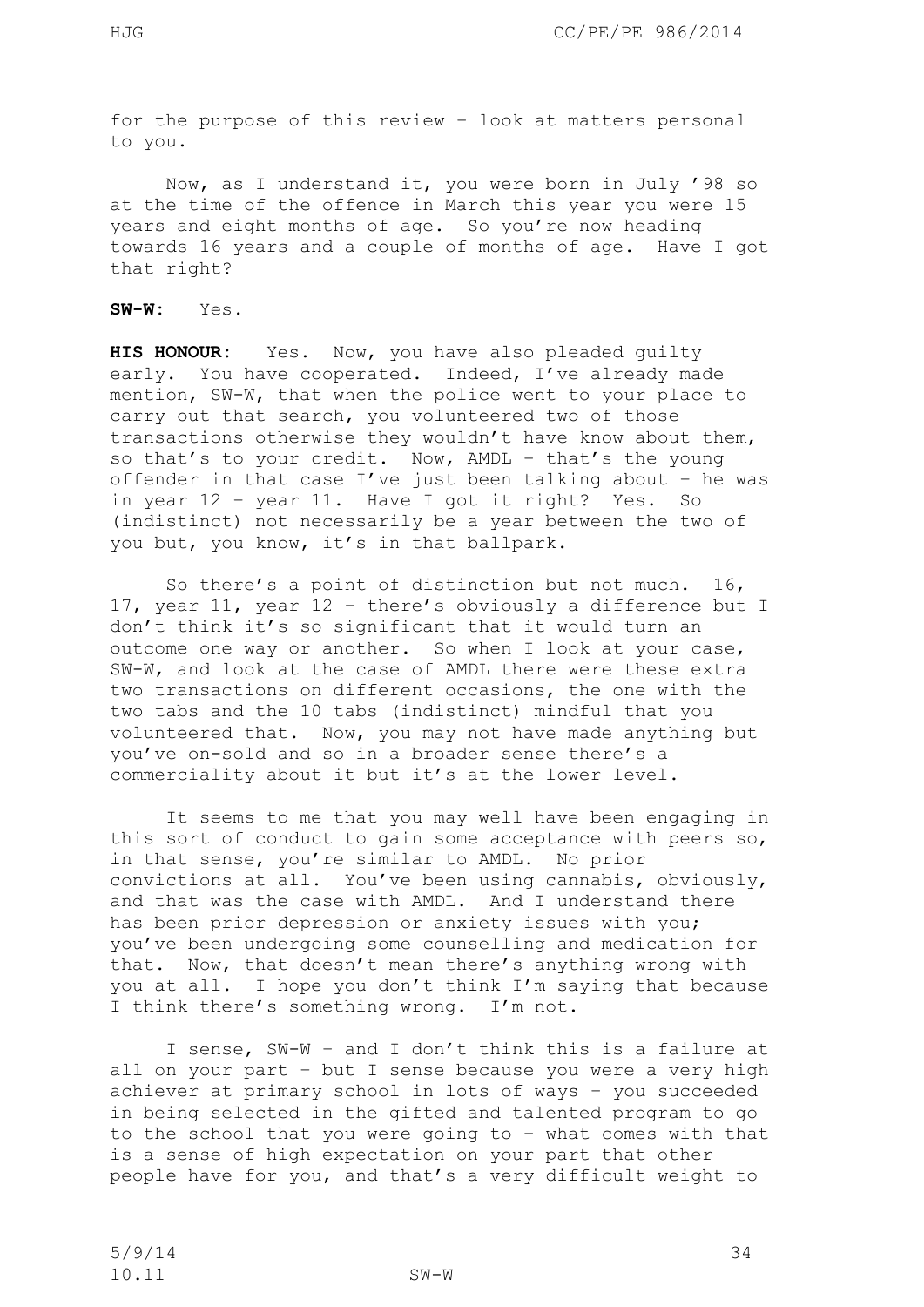carry and I think that weight might have proved a bit difficult for you.

I don't know if I've got that right but that's the way I sort of sense it. And it's carrying that weight of expectation that has led you to stumble a bit. Can I just make the point, SW-W, that clearly, you having been selected, you have the capacity. And it might be that the expectation was justified but it might also mean that maybe people need to be careful as to whether or not it's conveyed to you or it's laid on you as heavy as what you feel it is.

So you're not the first person, SW-W, to feel the weight of expectation and you're not the first person to buckle at the knees with it - okay. It's natural so don't think there's anything peculiarly wrong about you or (indistinct) All I can say to you is that – just do the best you can and understand on this point of view that people are recognising that you are a person of capacity – potential – and take it in a positive way. Take it that way and then just do your best and whatever happens, happens. Okay.

It's usually the case that people like you with potential, you do your best and good stuff does happen. Now, you've got very supportive parents. As I've said, you've got this background where you've come from people who are very supportive - a very good set of values. But I can say, SW-W, that sometimes even young people who come from very supportive, functional environments sometimes trip up, and it's a case of getting back on track and heading down the right track which I'm sure you can do.

Now, taking into account everything that I've said and then moving on and reaching the point where I'm ultimately concluding this review, taking into account what you've done on court conference -  $I'$ ve spoken about those things and for the moment those cannabis related matters, putting them to one side and leave them as being dealt with under section 67, and taking on board what you did at court conferencing but not limiting that court conferencing just to those matters, but I'm not doing anything further in relation to those. They can just stay as having been dealt with pursuant to section 67. No further punishment. Okay.

So we leave those there. But these three charges of selling the synthetic LSD, what I'm going to do is to set aside that order pursuant to section 67 to the extent that it related to those three. And those three matters I'm going to make the subject of an order, and can I just get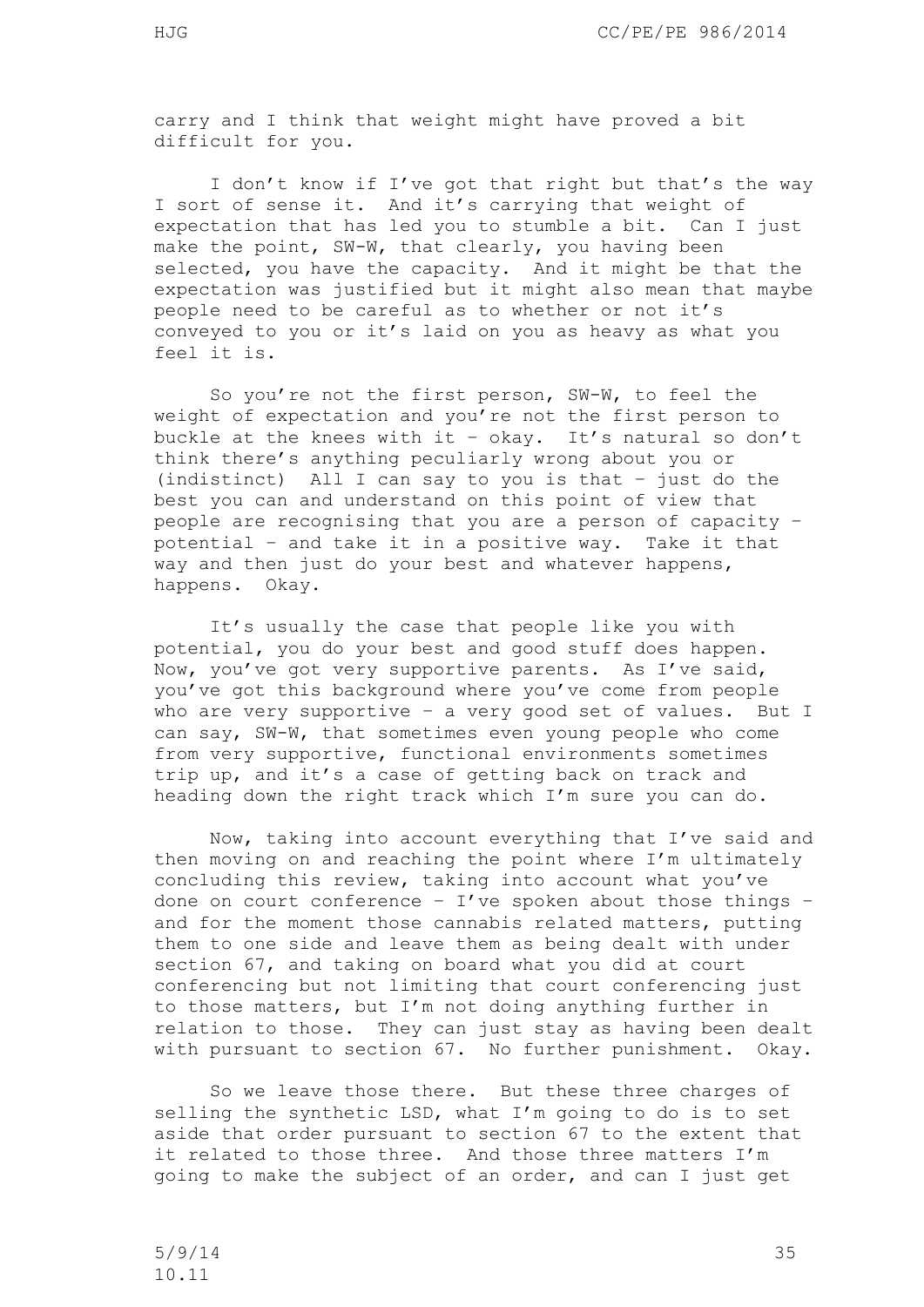some oral report from you, Ms Hotker, that SW-W can go on an order for supervision, program requirement or a work requirement – there's no problem with that?

**HOTKER, MS:** There is no problem with that, your Honour.

**HIS HONOUR:** No. All right. So what I'm going to do in relation to those three matters, SW-W, is make them the subject of an intensive youth supervision order for a term of 12 months. In arriving at that term, I'm very mindful of that outcome in that case of AMDL that I've spoken about and I've compared the number of charges and the circumstances that that person was before the court for and what you've been before the court for and other points of distinction that had been mentioned, and that you've done some work.

And I've decided that 12 months is the appropriate length of time, and I will make a condition, firstly, that you be supervised but also there's a program requirement for substance abuse counselling, or psychological counselling, but given so much that has happened, that's only if there's an assessment by the officer that there's a need for it. I'm not saying it needs to be organised now no matter what. But if there's a need that arises then you're to be assisted in either or both of those ways.

And I'm also ordering as a condition that you perform 60 hours unpaid work, and you will note that that's significantly less than in the case I've referred to, and obviously I've borne in mind that you've been through the court conferencing process and done a lot already so I don't think it would be fair, but I'm taking everything into account but the outcome (indistinct) exactly the same as in AMDL. So that's an intensive youth supervision order for a term of 12 months which would start from today.

I think that properly reflects everything including the seriousness of the offences and the need for deterrence, as I've spoken about. With those conditions that I've mentioned, are you prepared to comply with that order? Right. There's an order in those terms. Can I just move on and deal with this issue about whether or not a conviction is recorded on any of the matters, in particular three matters that are the subject of review because those other two have not been recorded by reason of the provision for section 55, subsection 5 of the Young Offenders Act.

So the recording of a conviction hasn't happened for those cannabis matters. The question is whether or not

10.11 HOTKER, MS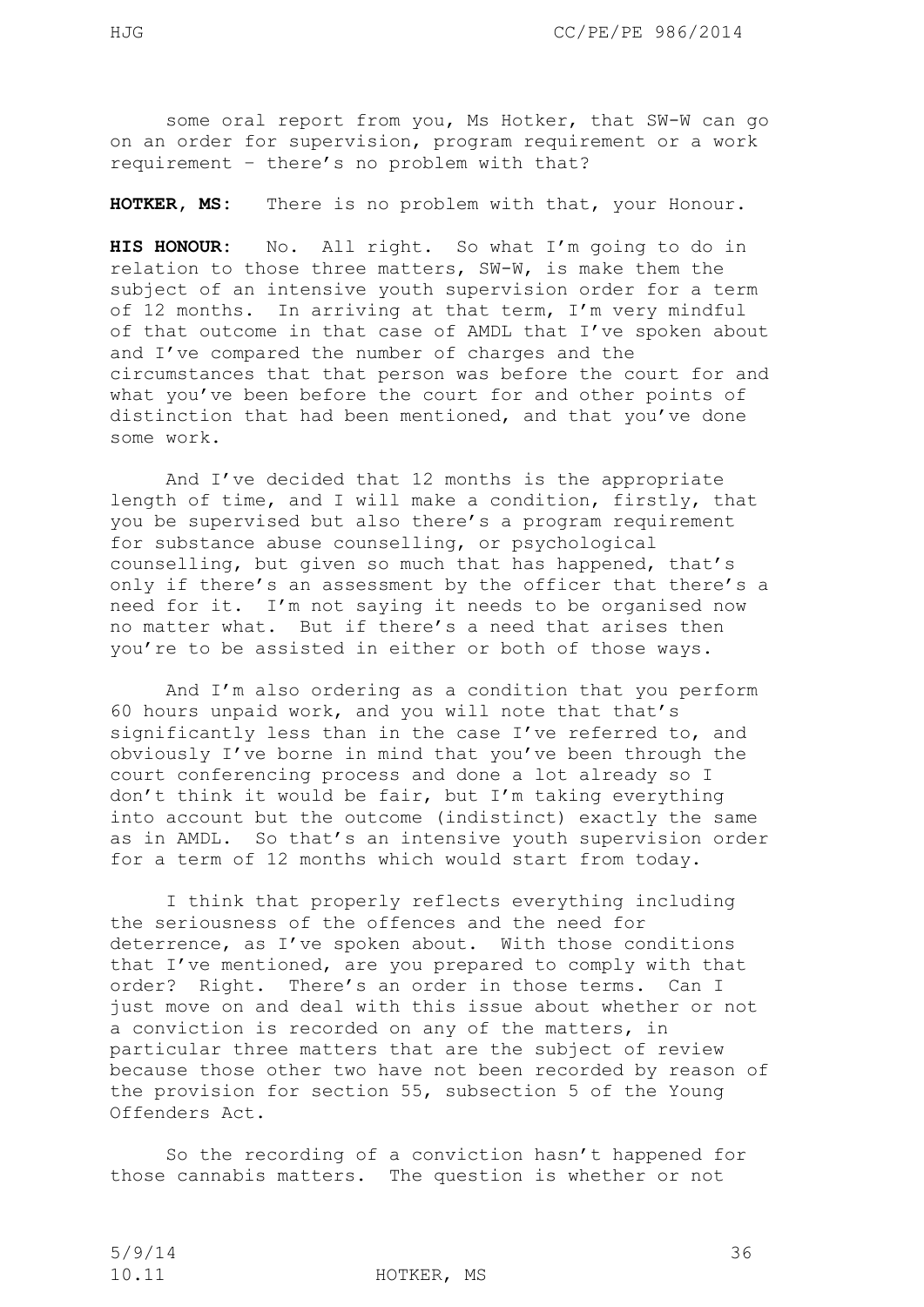there should be a record of the conviction in relation to these three. Section 55 of the Young Offenders Act provides that:

If the court finds a young person guilty of a schedule 1 offence –

and this offence is a schedule 1 –

…the court is required to record a conviction unless it is prevented from doing so by subsection 5 –

Subsection 5 is if you deal with the matter by way of section 66 or, importantly, section 67 so I'm not doing that. I've just indicated that. I've set the section 67 disposition aside and imposed an intensive youth supervision order. So it says:

…the court is required to record a conviction unless it is prevented from doing so by subsection 5 or it is satisfied that there are exceptional reasons for not doing so.

So the test there is exceptional reasons for not doing so. Now, there might be some cases where a young person comes before this court having committed an offence of this kind around 17 but has just turned 18 so they need to be sentenced under the Sentencing Act. And so in that kind of case, the court would (indistinct) section 45 as well of the Sentencing Act. Also, I'm not, for the moment, doing away with section 55. Ultimately, the matter needs to be dealt with by way of section 55 of the Young Offenders Act because you're under 18. I'm very mindful of that.

But if a young person appears - who is  $18 - to be$ sentenced, whether or not a conviction is – or spent conviction order is made would depend on whether or not the court thought that it was unlikely that the person would commit such an offence again and, having regard to the offence being trivial or the previous good character of the offender, the court might consider that the offender should be relieved immediately of the adverse effect of the conviction and so make a spent conviction order.

Now, I'm not applying section 45 of the Sentencing Act because it doesn't apply in your case, SW-W. But I'm just referring to it because I think it's something that one can bear in mind when making some assessment of what amounts to exceptional circumstances for the purpose of section 55 of the Young Offenders Act.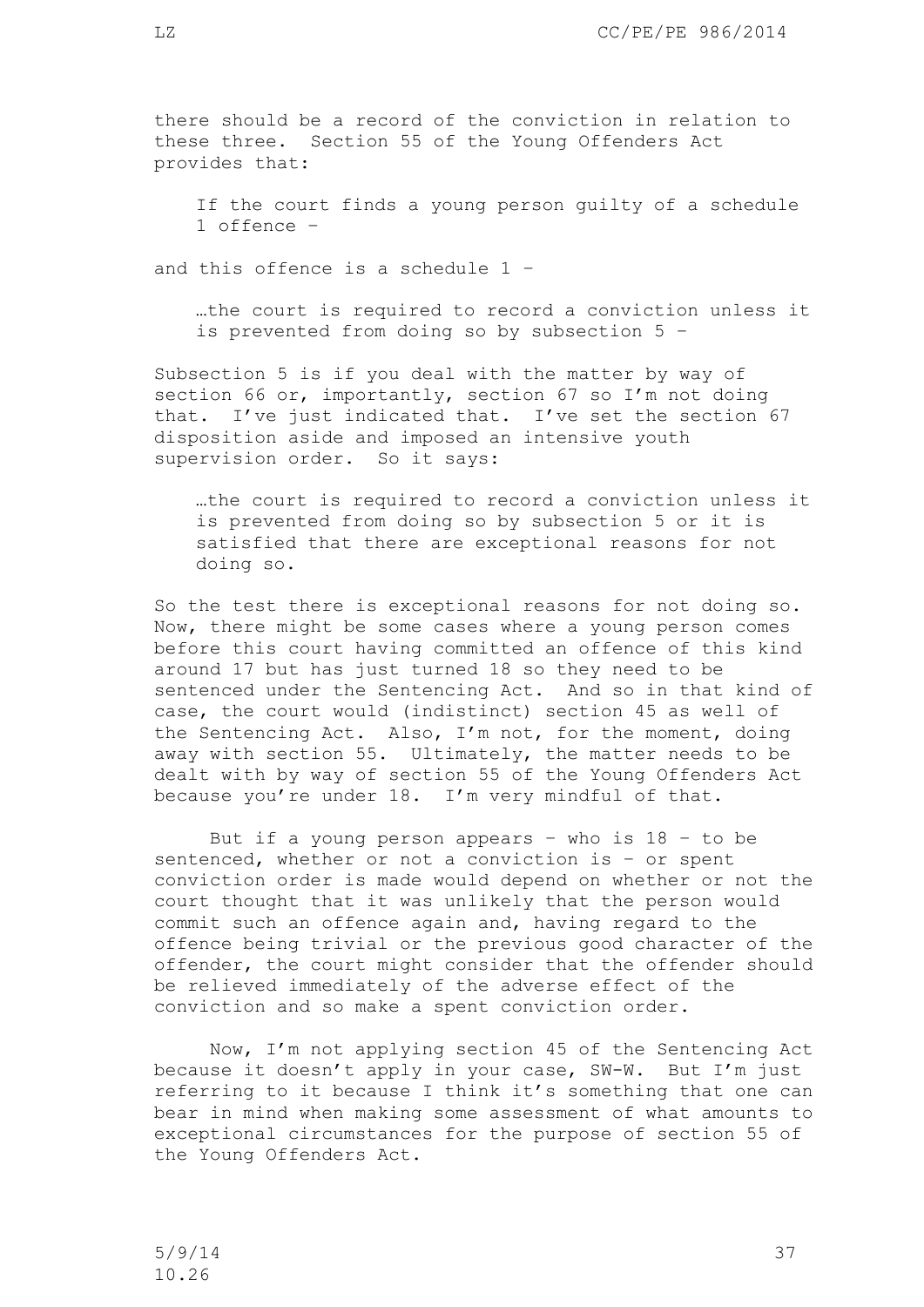Can I say there's also another provision – and this has been referred to previously in submissions under section 189, subsection (5), of the Young Offenders Act – that if a person is convicted of an offence and a youth community based order is made – and a youth community based order by reference to other parts of the Act would include an intensive youth supervision order – then unless the person has been subsequently dealt with for that offence, the conviction is not to be regarded as a conviction for any purpose except as provided in that section.

So the effect of that, SW-W, is that if I didn't make any order that a conviction not be recordable – excuse me, be recorded, if you satisfactorily comply with that intensive youth supervision order and you didn't have to be dealt with again for the offences, then from the time that order expired you could say, "Well, I haven't got any convictions". So what we're talking about here is this time period between now and, say, the expiry of the intensive youth supervision order which is now 12 months from now.

So this is a relevant issue because this time period is important. Maybe you shouldn't have to wait for 12 months before you can properly say a conviction hasn't been recorded, and, as I understand it, you want to go to – or the family wants to go to America in December, and obviously they want you to go and you want to go and in order to go you need to be in a position where you can say, "Well, I haven't had a conviction recorded against me", otherwise you won't be able to go.

Now, can I say, having made that point, the trip to the US doesn't turn this decision one way or the other. But, having said that, can I make the point that I think one of the principles in the Young Offenders Act is to enhance the role of family in the rehabilitation of a young person. I think that's important, if the family is going to the US, that you be with them. You're part of the family. And that's good for everybody, and good luck to you. Not everyone is in a position to be able to do that. You are, and that's great.

Can I say it's my view that it's unlikely that you will commit this kind of offence again. Your personal circumstances are excellent. No prior record at all. I know there has been misuse of cannabis. That's not excused, but it can be explained by this expectation that you felt, that I've spoken about. You've got the ongoing support of family. I think this was a series of offences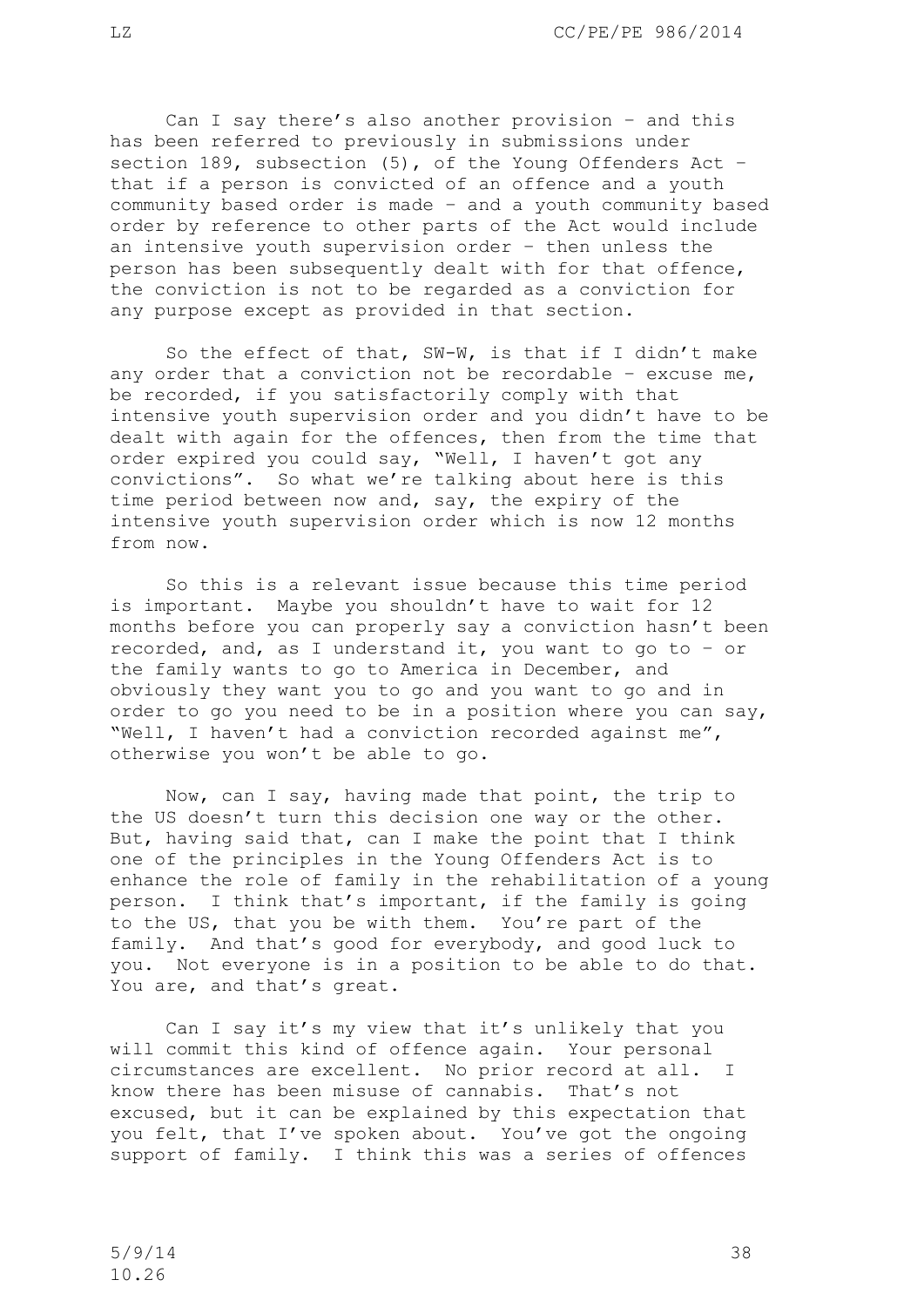committed by you in a finite period that really represents an aberration when looked at overall.

For the purposes of the Young Offenders Act section 55, I think there are exceptional circumstances for convictions not to be recorded and I order that convictions aren't recorded. And I think that will give you the best prospects of rehabilitation and that's in your best interests and also of the community. So the outcome, SW-W, is that the order pursuant to section 67 in relation to those three matters concerning the synthetic LSD is set aside.

There's an intensive youth supervision order for a term of 12 months with the condition that I've mentioned, and there's to be no recording of a conviction in relation to those matters. So that means you can properly say there's no conviction recorded against you, so off you go and enjoy your trip with the rest of the family. And hopefully you've got yourself back on track. Stay on track.

I should mention to you though, SW-W, that if you reoffend – which is something that I don't think you will do – not of this kind, but I'm talking now of any kind – or if you don't do what you're required to do under the order, you will be in breach and come back and have to be dealt with. Do you understand that? All right. SR has been good enough to just be sitting up there patiently with his mum, so can I ask you and your parents to sit there patiently as well.

I know you're probably keen to get out of that door as quick as you can, but let's be fair about all of this. And I think you've readily accepted that that would be a good thing, so thanks for that. SR, I'm now - although I've made reference to you during the course of those remarks – I'm now directing my remarks to you. You've heard everything that I've had to say?

**SR:** Yes, your Honour.

**HIS HONOUR:** Okay. Well, can I now just turn to the review insofar it relates to you. You've heard me previously recount the facts in relation to those matters concerning SW-W. Now I need to start off by recounting the facts that concern your matter. Now, the facts are these. On 10 March this year, you offered to purchase four tabs of synthetic LSD for \$15 each. There was yourself and the three others, and the others had pooled in with you and given you the necessary total money – 45 from them and 15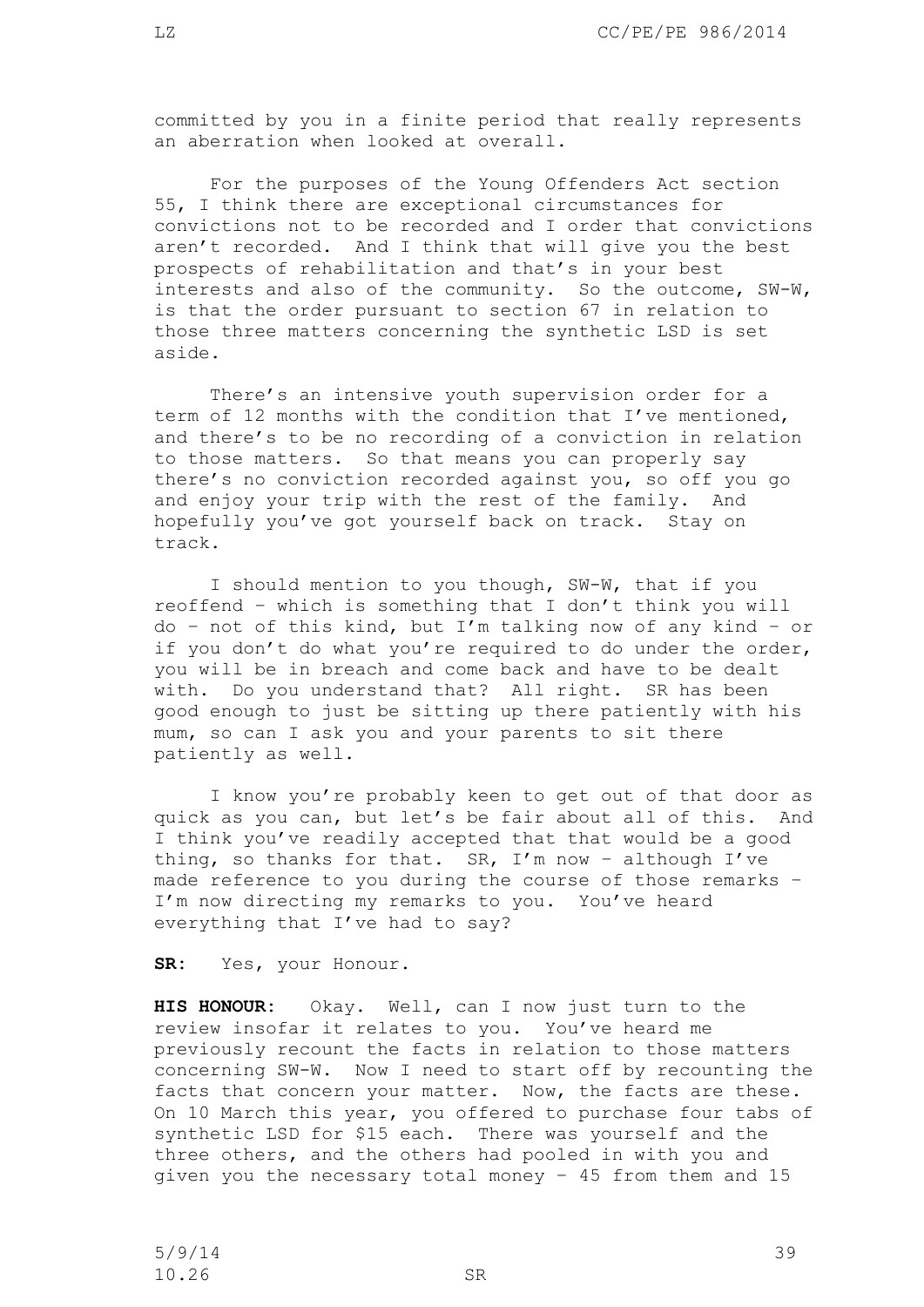from you, which totalled \$60 – for the purchase of the four tabs at \$15 each.

And so you got the tabs. One for yourself and three for your three friends. And I understand that this is something that came about after the discussion between and amongst all four of you, that you wanted to try this stuff. Now, at the time, you resided at this international school or college in a suburb of Perth, with the three others, and you were in the same house then.

Now, it was five days later on 15 March, late one evening at about 10.30 at night, that you gave these three tabs – one each – to the other three, and you then all consumed them, and then one of your friends started convulsing and suffering from seizures and you've written about that incident – what was happening at the time – and I've read that, SR. And so the supervisor at the college was contacted, the ambulance was called, he and you and the others were taken to hospital, and, as I've mentioned, that person that was most seriously affected was placed into an induced coma and remained in hospital under intensive supervision for several days.

You and the others were discharged after a relatively quick recovery. Now, when the matter first came before the court, a magistrate, Magistrate Schwass, received some comprehensive submission by your then counsel, and then one of things that his Honour said – and I quote – is that:

My view is that –

and I'm quoting from what his Honour said:

My view is that, in all the circumstances, it's appropriate to utilise court conferencing, which is a diversionary process. The question of having a conviction doesn't arise because it's diverted from the court.

End of quote. Now, can I say that, with respect, his Honour erred in saying that because court conferencing – it might be a diversionary process in a general sense, but it's not a diversionary process in the sense the same as a referral to a juvenile justice team, so when the matter comes back to the court, the court doesn't do anything further. It's not that kind of process at all and I've already spoken about that.

What it is is a process where matters are sent off for court conferencing, those matters being scheduled offences.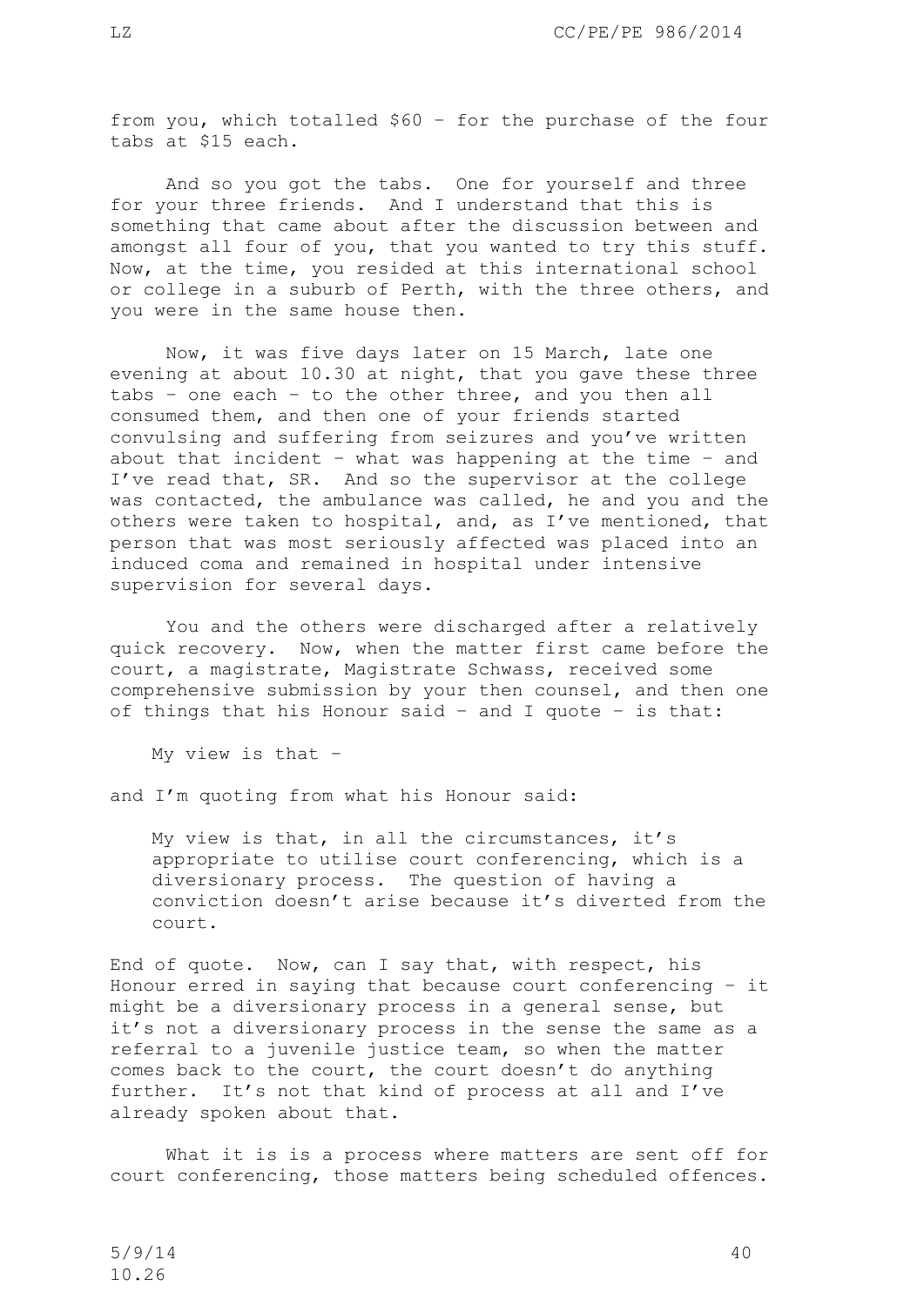There's an action plan. The matter comes back before the court and the court then needs to consider what the appropriate sentence is, and, in the course of that, have regard to what happened at court conferencing and what that action plan was and what has been completed by the young person pursuant to that plan, and that can be taken into account by way of mitigation.

And the end result, really, depends on the circumstances of the offence, nature of the offence, the circumstances of the offender, and what was done on the action plan. And then, also, what the relevant objectives and principles are so far as the law is concerned. And I've already spoken to SW-W about that. You've heard me talk about court conferencing. Have you understood what I've said in relation to court conferencing, SR?

**SR:** Yes, your Honour.

**HIS HONOUR:** Okay. Can I also then mention, further on his Honour said – and I quote:

The plan doesn't need to be particularly onerous.

End of quote. Well, can I say, with respect, I don't necessarily know what "particularly onerous" means, but, on the face of it, it seems that someone who read that might not get a proper sense of the seriousness of the offence that you committed and the need for some response that reflected the seriousness of it. And so if someone read that they might think, well, the action plan doesn't have to be particularly onerous.

And obviously given what happened subsequently, it can't be taken that his Honour intended to add something further by way of punishment when the matter came back before him (indistinct) make the action that onerous and obviously he didn't mean that because that's not what eventually happened. But I think that reflects the error of his Honour to not place proper weight to the seriousness of the offence and the need for general deterrence.

So before I go into what happened when the matter came back, can I just mention that the State sought an intensive youth supervision order on that date. So moving forward to the date when the matter came back before the court, his Honour dealt with the matters by way of section 67 and there weren't reasons or adequate reasons given, with respect. Can I quote what his Honour said. And it seems as though your lawyer wasn't there on time. Is that right,

5/9/14 41 10.26 SR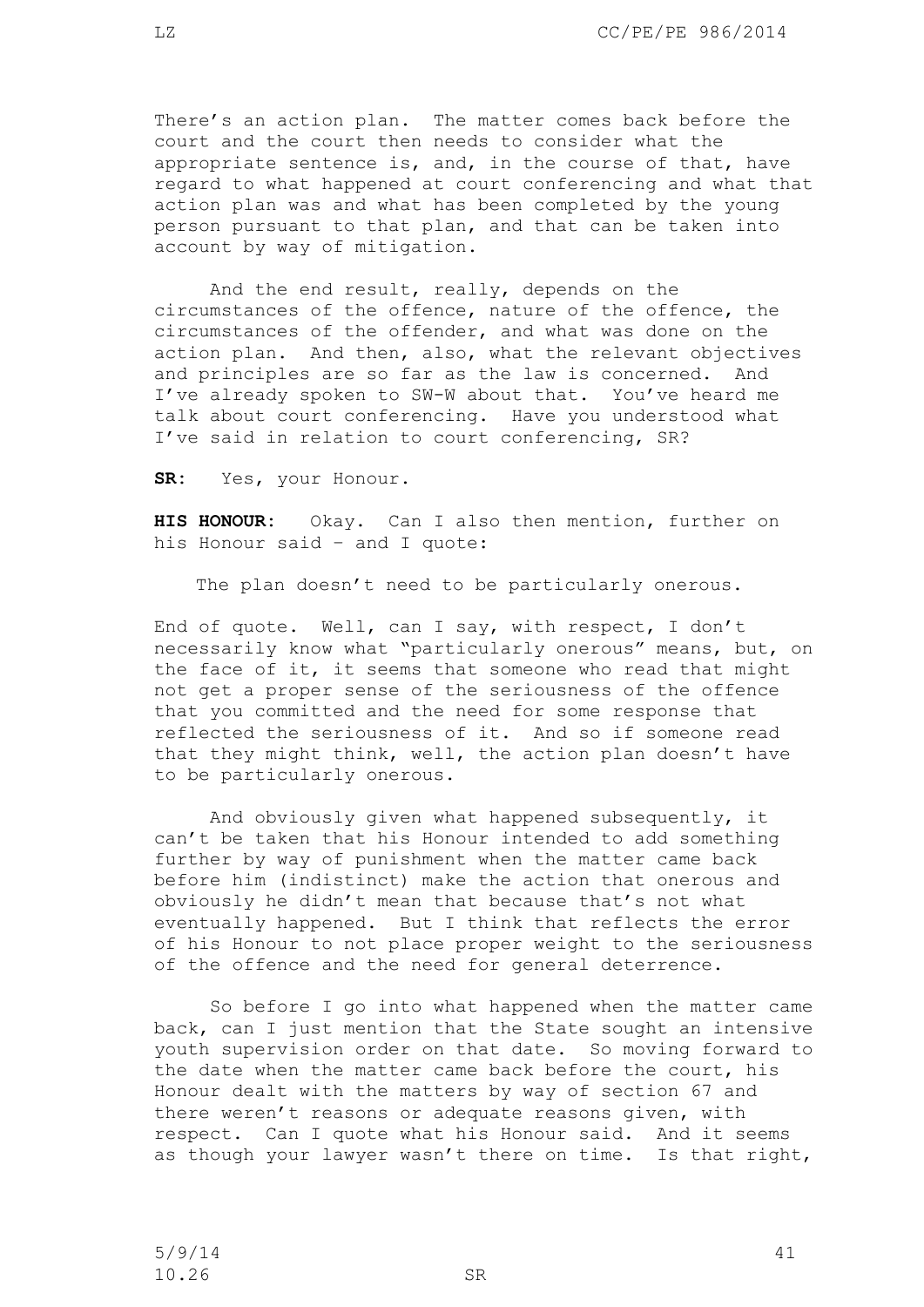SR? Well, there's no – you mightn't remember anyway. What his Honour said was – and I quote:

Your lawyer doesn't appear to be here. Are you happy to proceed in his absence? Nothing much is going to happen anyway. The matter is going to be dismissed. So you're okay to deal with it in the absence of your lawyer?

The transcript says you said:

Yes, your Honour.

And then he said:

All right. I have read the report. You have complied with the plan, and, as indicated, the matter will be dealt with under section 67 of the Young Offenders Act. Hopefully we have got your address in Queensland and a bit of paper will be sent to you just confirming that this matter is at an end. Do you understand?

So can you recall that, SR?

**SR:** Yes, your Honour.

**HIS HONOUR:** Okay. Thanks for that. Now, with respect, his Honour didn't properly deal with the matter, in my view. There were no reasons given. I think there was an error when his Honour said the matter is going to be dismissed, because actually it wasn't dismissed. It was dealt with by imposing no further punishment, which is not the same as it being dismissed.

But in dealing with it in that way, it's my view that his Honour, with respect, failed to give proper weight to the seriousness of the offence and its circumstances and the need for general deterrence, even taking into account your very favourable personal circumstances. Can I just mention what the action plan was, SR. I know you know what it was, but I just want to put it on the record so everyone who comes to read these reasons knows.

The action plan consisted of you attending an initial drug alcohol education assessment session. You completed 10 hours of voluntary work. You made a \$50 donation to a charity. You wrote an essay on the consequences of offending and receiving a criminal record for drug-related offences. And you were to reengage in education. Now,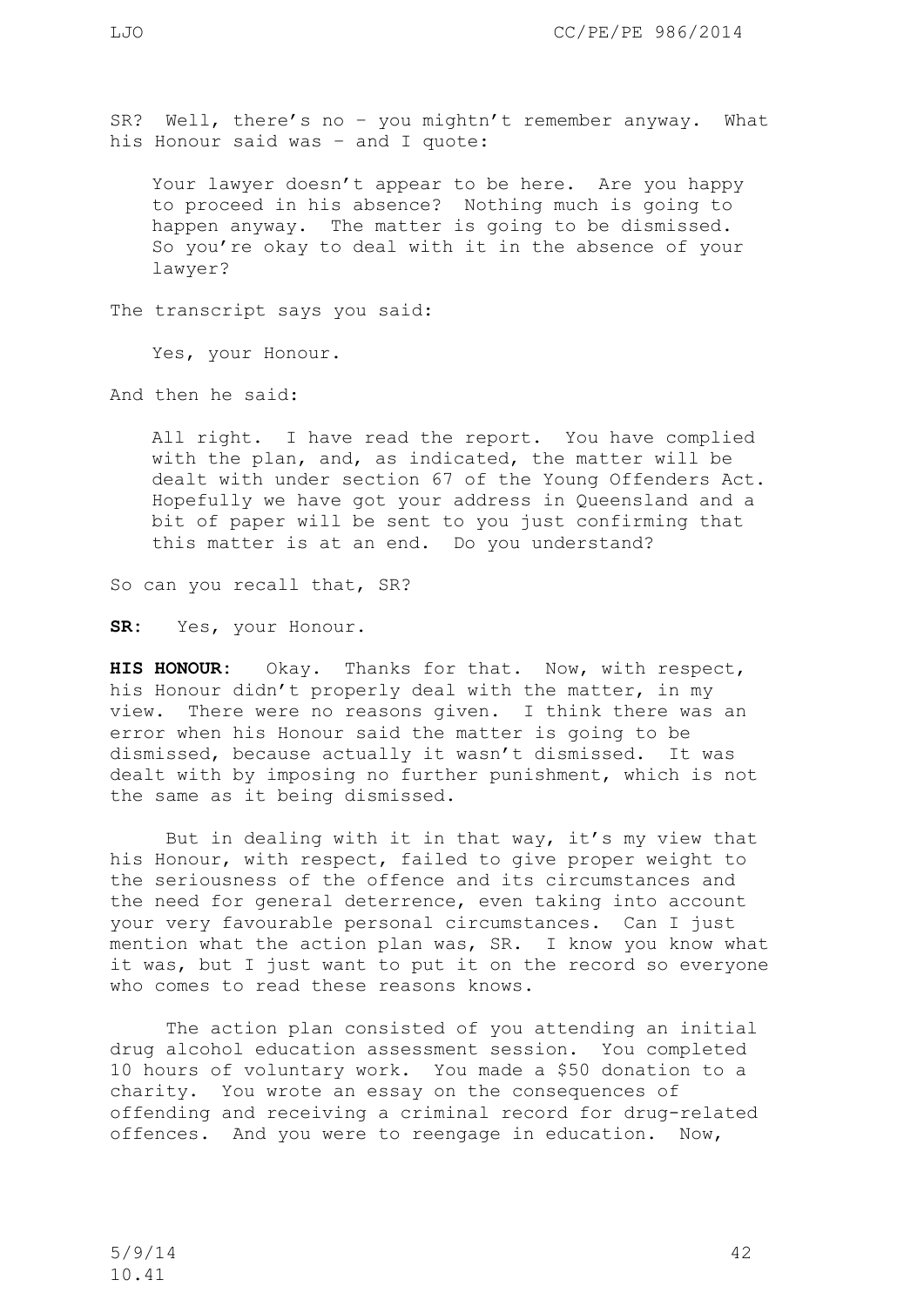that reengaging in education: that was a problem, because you were suspended for a time, weren't you?

**SR:** Yes, your Honour.

**HIS HONOUR:** And so too was SW-W. I might not have mentioned that, but I'm aware of that and took that into account. So that was the action plan that his Honour had which led him to deal with the matters in the way that he did. Now, I won't go over and repeat everything that I've already said in relation to the nature of this offence and the need for general deterrence. You can take them as being incorporated into your case as well, SR. Does that make sense to you?

**SR:** (indistinct) your Honour.

**HIS HONOUR:** Yes. Okay. And I also won't repeat all of the facts of that case that I had been talking about, ADML. I'm not sure if it's – it might be AMDL. Sorry about that if I've got that mixed up, but that doesn't matter. But there was that need for consistency, and remember the comparisons were had by your counsel and the prosecutor? Remember that (indistinct)

**SR:** Yes, your Honour.

**HIS HONOUR:** Okay. Well, there are a lot of common factors. There are some differences. It's true that he had four charges and you've got the one charge, but I think the point needs to be mentioned that those four charges arose out of what was the one incident, the event that night. Remember I spoke about there had been a party after a school ball and people going back to a motel, and it was in the course of all of that that these tabs were given to various people that had been at the party. Remember I spoke about that?

**SR:** Yes, your Honour.

**HIS HONOUR:** So it wasn't a case of there being four quite separate and distinct occasions, quite separate occasions where the stuff was offered. There was mention that there had been a degree of difficulty in actually sourcing out the synthetic LSD via that Silk Road website and the use of Bitcoins, which were untraceable. Well, there was a bit of trouble gone to.

But at the same time, I think – and I'm not overstating this, SR, saying that you went to heaps and heaps of trouble; I don't think you did. But I think you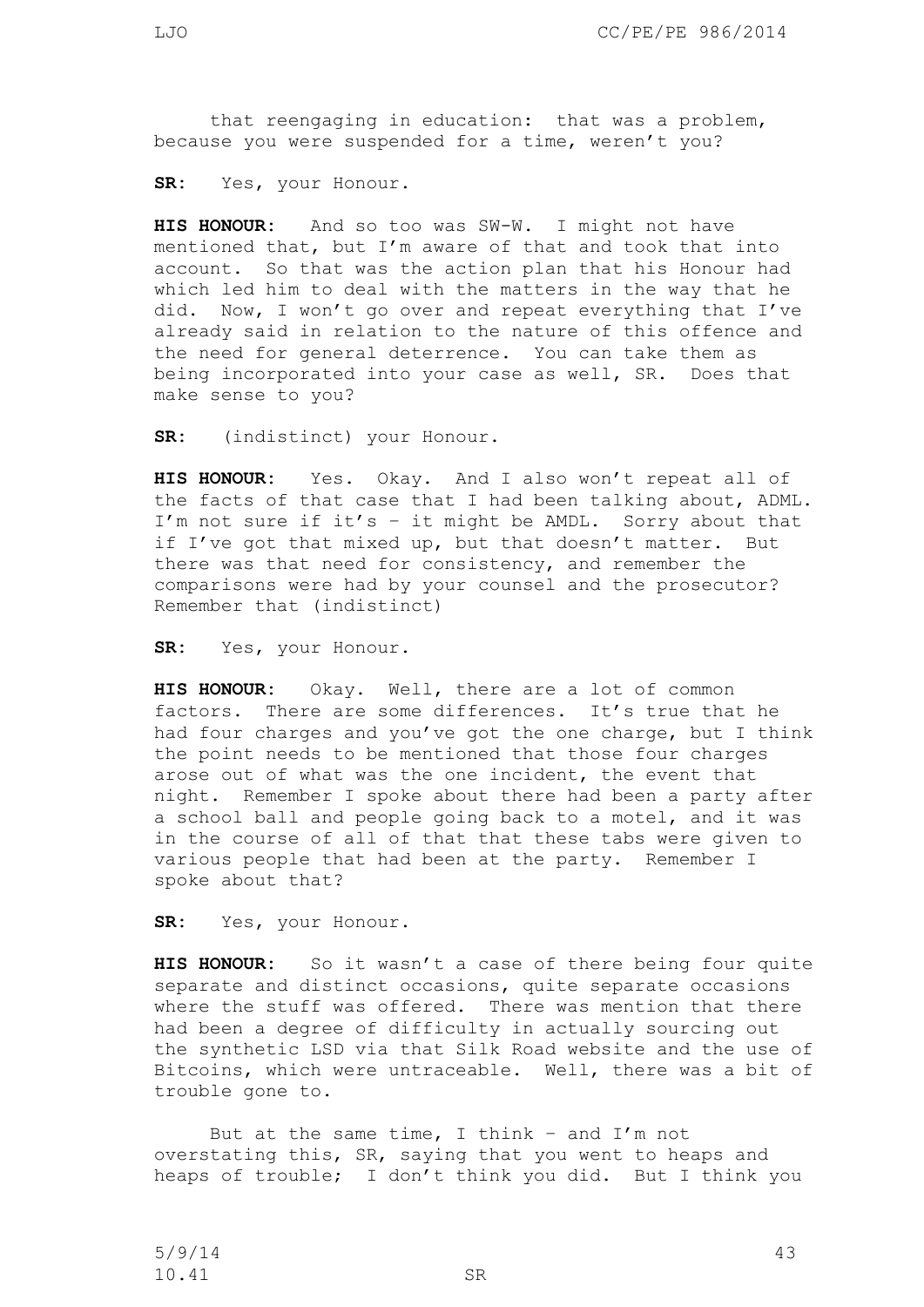were checking out Facebook to find out how you would get some of this stuff and you identified someone that you knew at school, who's the other S, and so then you paid some cash for it and, of course, cash is not traceable either, is it?

**SR:** No, your Honour.

**HIS HONOUR:** No. So you didn't have to go to heaps and heaps of trouble, but you had to go and make some inquiries in order to find out how you would get it, and then you used cash to get it, which is not traceable. Can I also make the point to you, SR, that I understand you need to be distinguished from SW-W, who's here in the courtroom. You did only have that one charge, whereas SW-W had three from very separate occasions. And of course, there were the other two, but they were dealt with separately.

So there are those points of distinction and similarity but also, from a personal point of view, there were a lot of similarities between you and that young person when one comes to look at your personal circumstances: an early plea of guilty, very sorry, very remorseful, in year 12, no prior convictions. All those very favourable personal circumstances applied to him as they apply to you, so that all needs to be borne in mind when one looks at consistency.

Now, I won't repeat what I've said, SR. I've already made this point about the seriousness of this kind of offending and even at what is a low category of it, there can be serious impacts on individuals. And you know that there was a serious impact on an individual. There was an impact on others, including you, and it hasn't just been a health impact. It has been an impact so far as you having to relocate to another school, and now you find yourself in Cairns when you're over here. So there has been serious impacts, hasn't there?

**SR:** Yes, your Honour.

**HIS HONOUR:** So all of those things need to be borne in mind when arriving at a sentence, because there does need to be a great deal of weight attached to the seriousness of this kind of offence and general deterrence. I don't agree with the proposition that for me to now impose an order is doubling up or anything of that sort. I'm just correcting what I think was a wrong disposition and, in doing so, I will take into account what you did on the court conferencing action plan.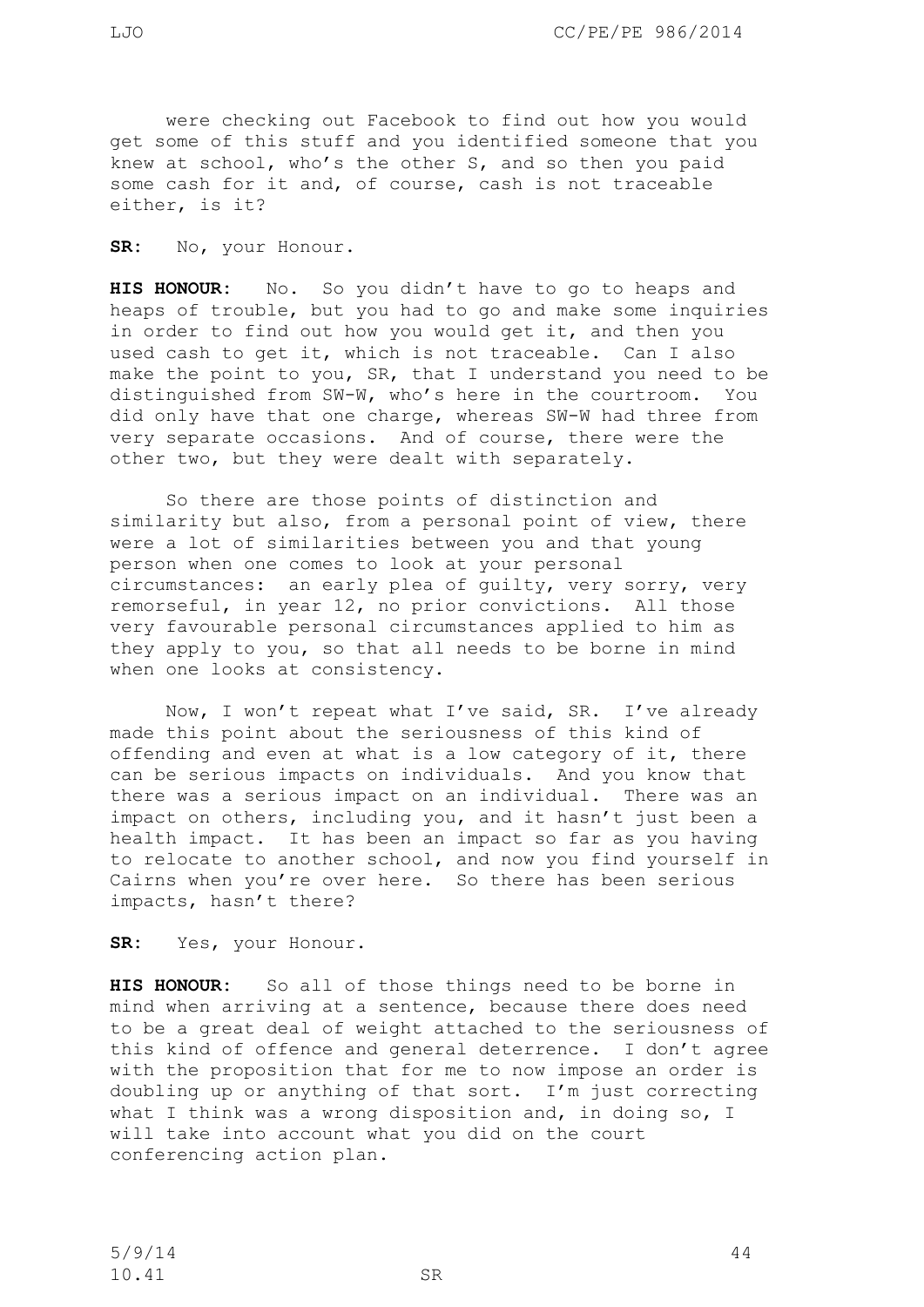But having said all of that, talking about matters personal about you, SR, can I also mention to you again that I think you're a very capable and decent young person and that there has been a serious error of judgment on your part on this occasion. So as I said when I spoke to both of you earlier, I don't think you're bad – far from it. I think you're an excellent young person who is going to do some great things in our community.

But I think what you did was bad on this occasion. It was a serious error of judgment. It's an aberration, but I still need to deal with it appropriately, and I'm talking to a young person who is smart enough to understand that it doesn't matter how good you are, when you do something that is serious, and as serious as this, there does need to be a consequence, and that's a reflection on what you did, not a general reflection of you. Do you understand that point of distinction?

**SR:** Yes, your Honour.

**HIS HONOUR:** Yes. Okay. So you've pleaded guilty very early. Now, as I understand it, you were born in February '97, so back in March of this year you were only 17, just about a month after you turned 17, and so you're now about 17 and a half. You've got no prior convictions at all. Again, for you I've read various references, including – I've read a letter from your mum and your dad. Usually letters from mums and dads, SR, speak pretty highly of their young son or daughter.

And I'm not in any way diminishing the weight to be attached from letters from parents, but sometimes parents write letters and I can tell by what's written and how it's written that they're very decent people and the person they're writing about is a very decent young person, and that's the case for each and both of SW-W here and for you.

I think that comes through pretty loud and clear, and of course all those other references were all very glowing. And I've read that letter that you wrote yourself that you commented on the circumstances of the offence and you also gave some details about your own personal history. And I think you've got a lot to be proud of, so I'm just saying all of that to put this in its proper perspective, as serious as it is.

And I'm also pleased to see that since you've relocated up to Cairns – I've looked at the material that has been provided from the school, and it looks as though you've been going very, very well academically. Behaviour

5/9/14 45 10.41 SR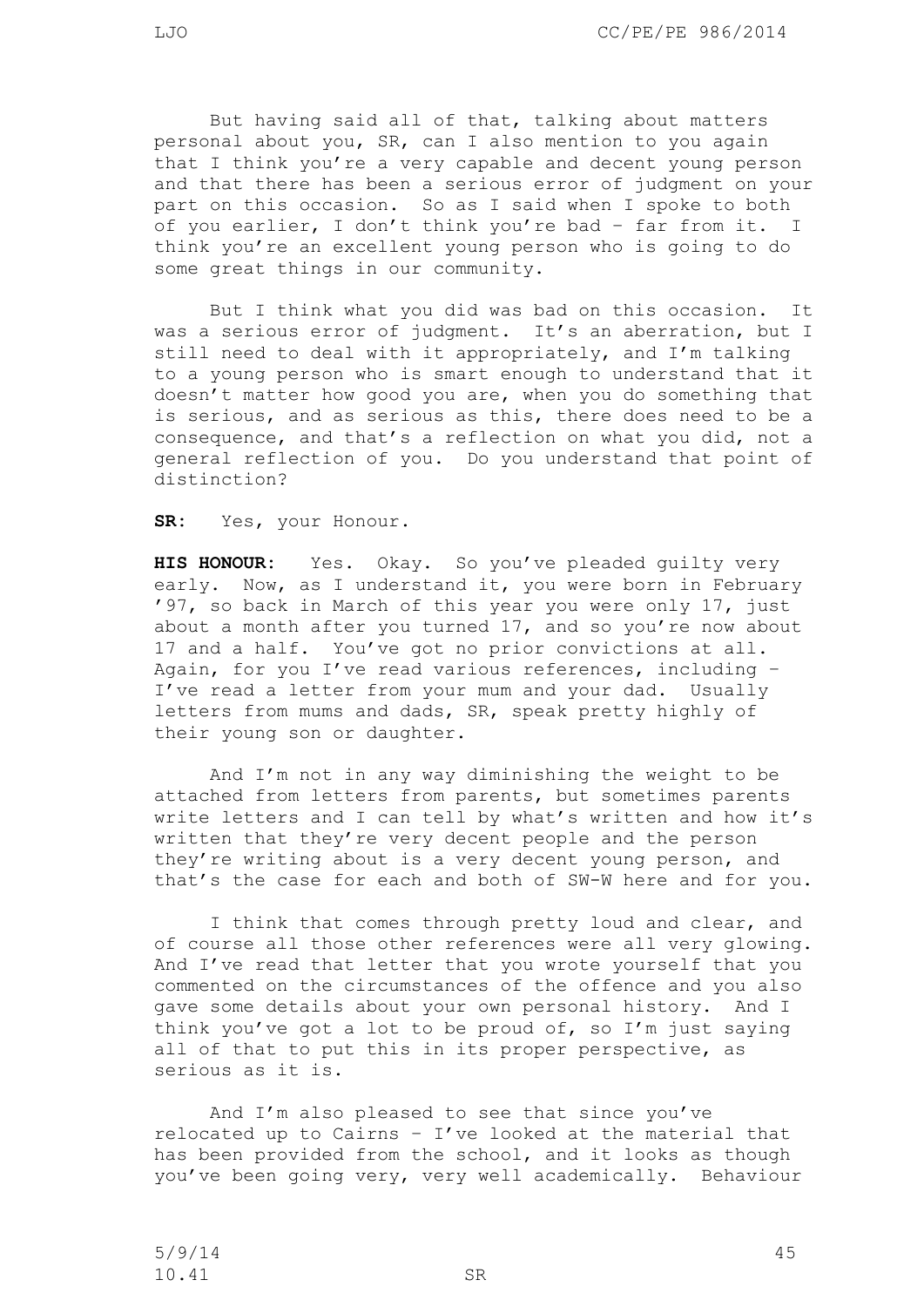is very positive, as one might actually reasonably expect. So it seems as though you've got yourself back on track up there. Am I right? Is that your feeling about it all?

**SR:** Yes, your Honour.

**HIS HONOUR:** And you still aim to be an engineer? Is that right?

**SR:** Yes, your Honour.

**HIS HONOUR:** All right. Well, I can see you've got some strengths in maths and physics and those sort of subjects. We place a lot of trust in engineers, SR: go to the top of high buildings, catch lifts, go across bridges. So just make sure you knuckle down and do it properly, because we put a lot of trust in people with that sort of qualification. I'm sure you will.

So looking at it, you've come before me today on this review, SR, with having done something really serious, something that requires a great amount of weight to be attached to general deterrence, but someone who has got excellent personal antecedents and someone that is capable of dealing with this and moving on and being a constructive member in our community. And you've got a very supportive family as well, with parents who have got excellent moral values.

And that comes through, I think, in everything that I've read about you: that that background has created you as you are, but having tripped up in this serious way. So I've decided in your case, SR, that that section 67 disposition didn't adequately reflect the seriousness of what you did and didn't give proper weight to general deterrence, even taking into account all of the mitigating weight that attaches to matters personal to you, such that the appropriate outcome is an intensive supervision order. And I take it, Ms Hotker, that one can be managed with SR being in Cairns.

**HOTKER, MS:** It can, your Honour.

**HIS HONOUR:** All right. The order, SR, in place of that section 67 disposition is an intensive supervision order for a term of 10 months, which starts from today, carries a condition of supervision. There's also a condition that you attend substance abuse counselling, but only if called upon. As I understand it, you don't have any ongoing

10.41 HOTKER, MS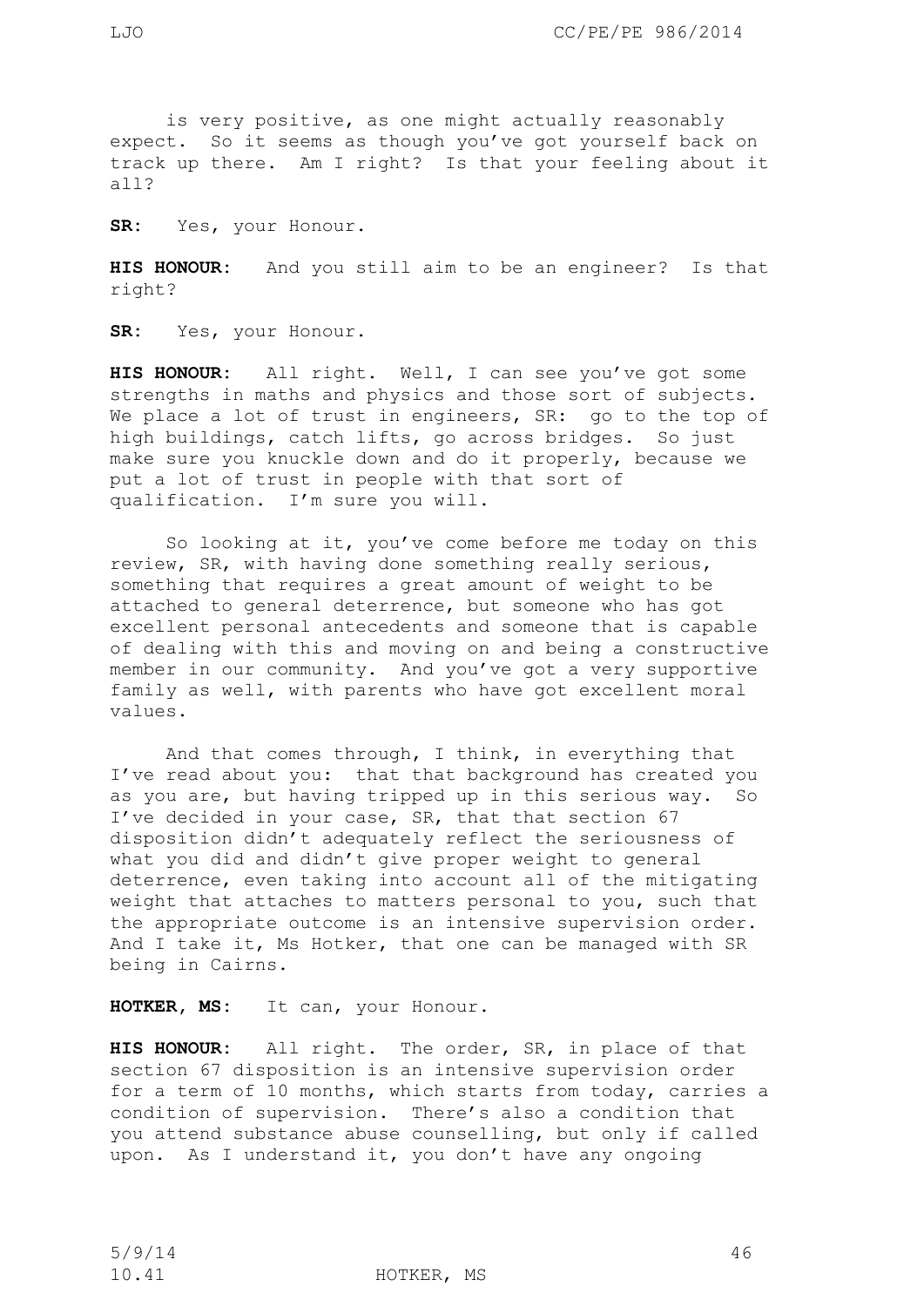substance abuse problem, so I'm not requiring that you actually engage, but only if there's a need.

And as I understand it, for the moment there's not. But if that comes about, then you're to attend as directed. And you're also to do 50 hours unpaid work. I've had regard to what you've done on the court conferencing action plan in order to arrive at that outcome. So you can see that I've made a distinction between you and SW-W here in the courtroom and also that person that was the subject of that previous case. So are you prepared to comply with that order, SR?

**SR:** Yes, your Honour.

**HIS HONOUR:** All right. Well, having changed the outcome from one pursuant to section 67 to now an order, I need to look at whether or not a conviction is recorded in your case. I won't repeat everything that I said about section 55 of the Young Offenders Act and section 45 of the Sentencing Act, but again just make the point that, in the end, it really comes down to whether or not there are exceptional reasons for not recording a conviction.

And in your case, I think there are. I think it can be properly said that it's unlikely that you will commit this kind of offence again. I think it can be properly said that your personal antecedents are excellent. This was an aberration against a background of a young person with excellent character and who has got a lot of potential that I think will be realised, and I don't think recording a conviction should be done, because it will only stand in the way of a good young person progressing quickly with his rehabilitation.

So there's an order that no conviction be recorded in your case. Can I also just finally conclude, SR, by saying that, having been placed on the order, I need to tell you that if you offend in any way or if you don't comply with the conditions of the order in any way that you will be in breach of the order and you will come back before the court to be dealt with in relation to the matter. I hope it doesn't come to that. I don't think it will come to that, but I need to tell you that. Do you understand that?

**SR:** Yes, your Honour.

**HIS HONOUR:** All right. I think that deals with both matters. Is there anything I've left out?

 $5/9/14$  47 10.56 SR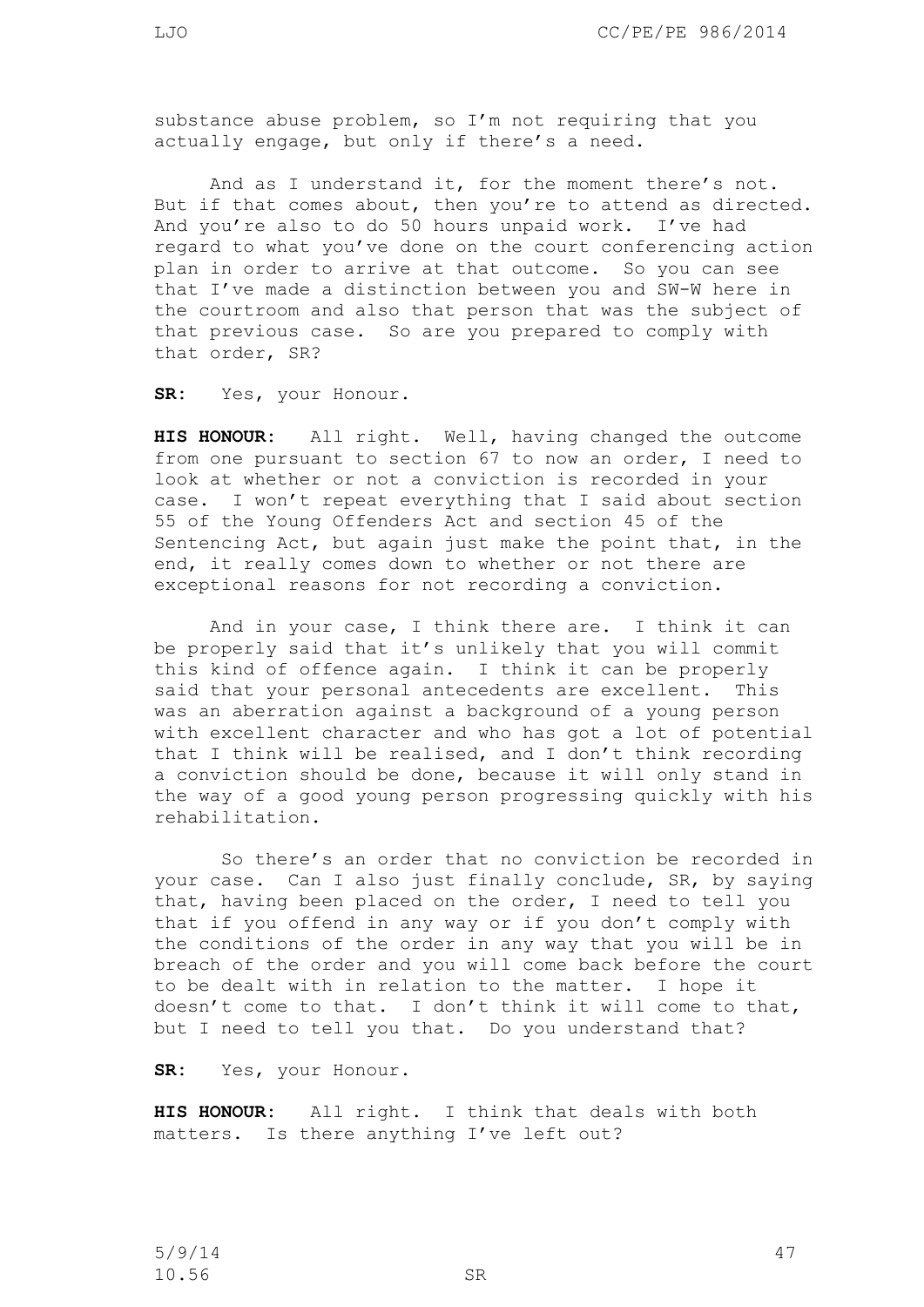## STOCKS, MR: No, your Honour.

**HIS HONOUR:** All right. Thank you, everyone, for your patience. I appreciate that.

AT 10.57 AM THE MATTER WAS ADJOURNED ACCORDINGLY